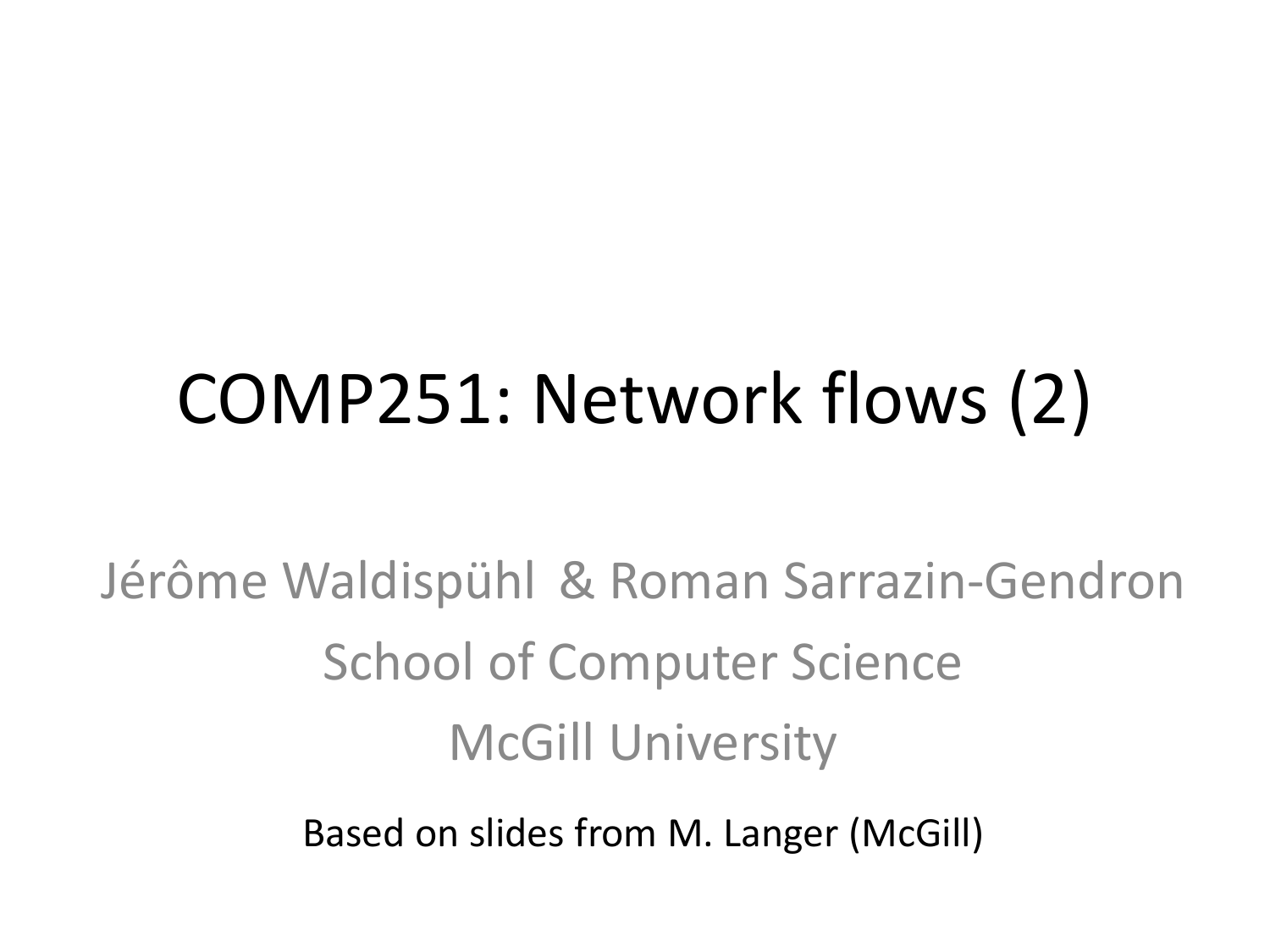## Recap Network Flows

*G* = (*V*, *E*) directed.

Each edge  $(u, v)$  has a *capacity*  $c(u, v) \ge 0$ .

If  $(u,v) \notin E$ , then  $c(u,v) = 0$ .

*Source* vertex *s*, *sink* vertex *t*, assume  $s \sim v \sim t$  for all  $v \in V$ .



**Problem:** Given *G*, *s*, *t*, and *c*, find a flow whose value is maximum.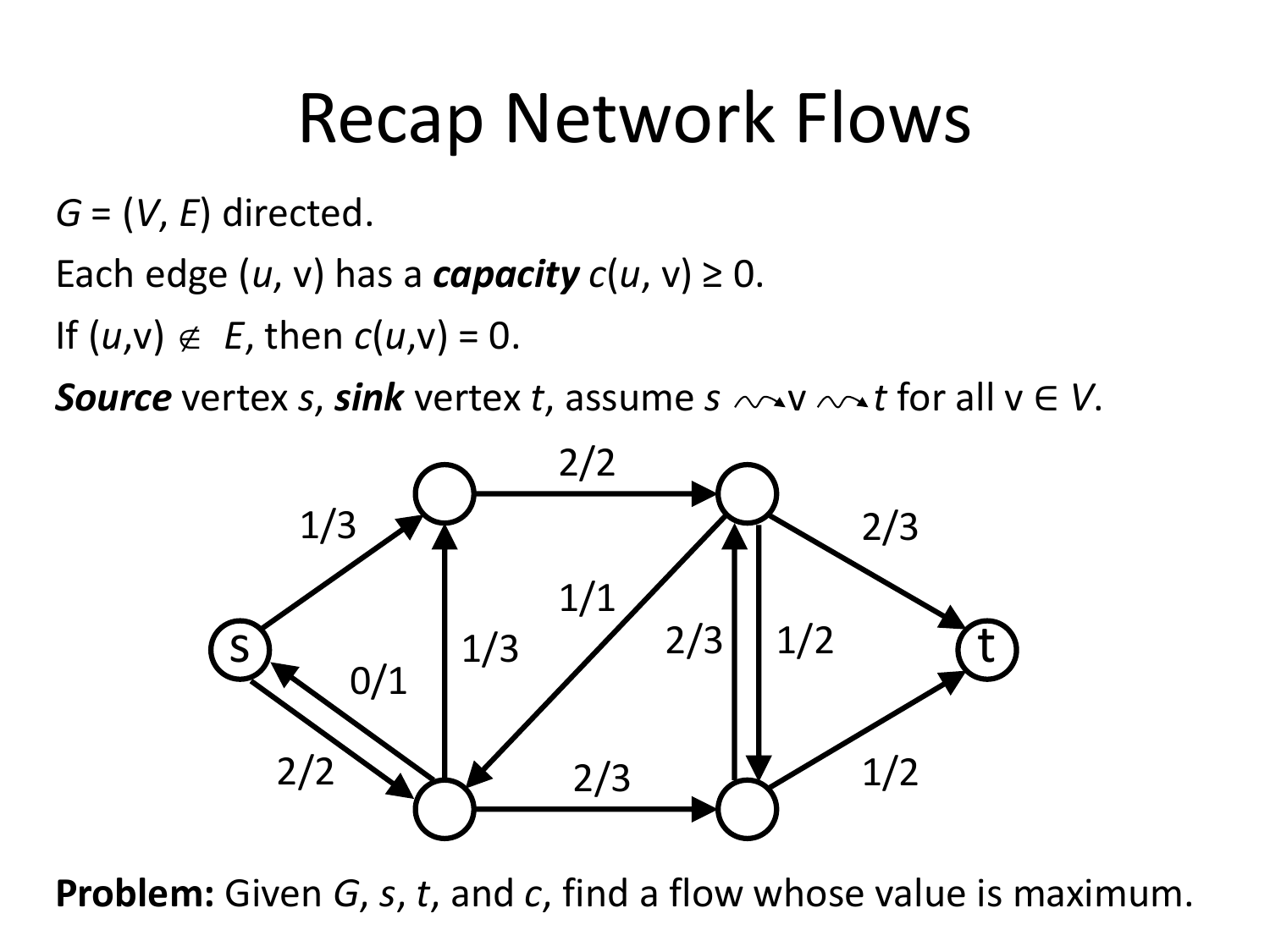#### Application



Maximize flow of supplies in eastern europe!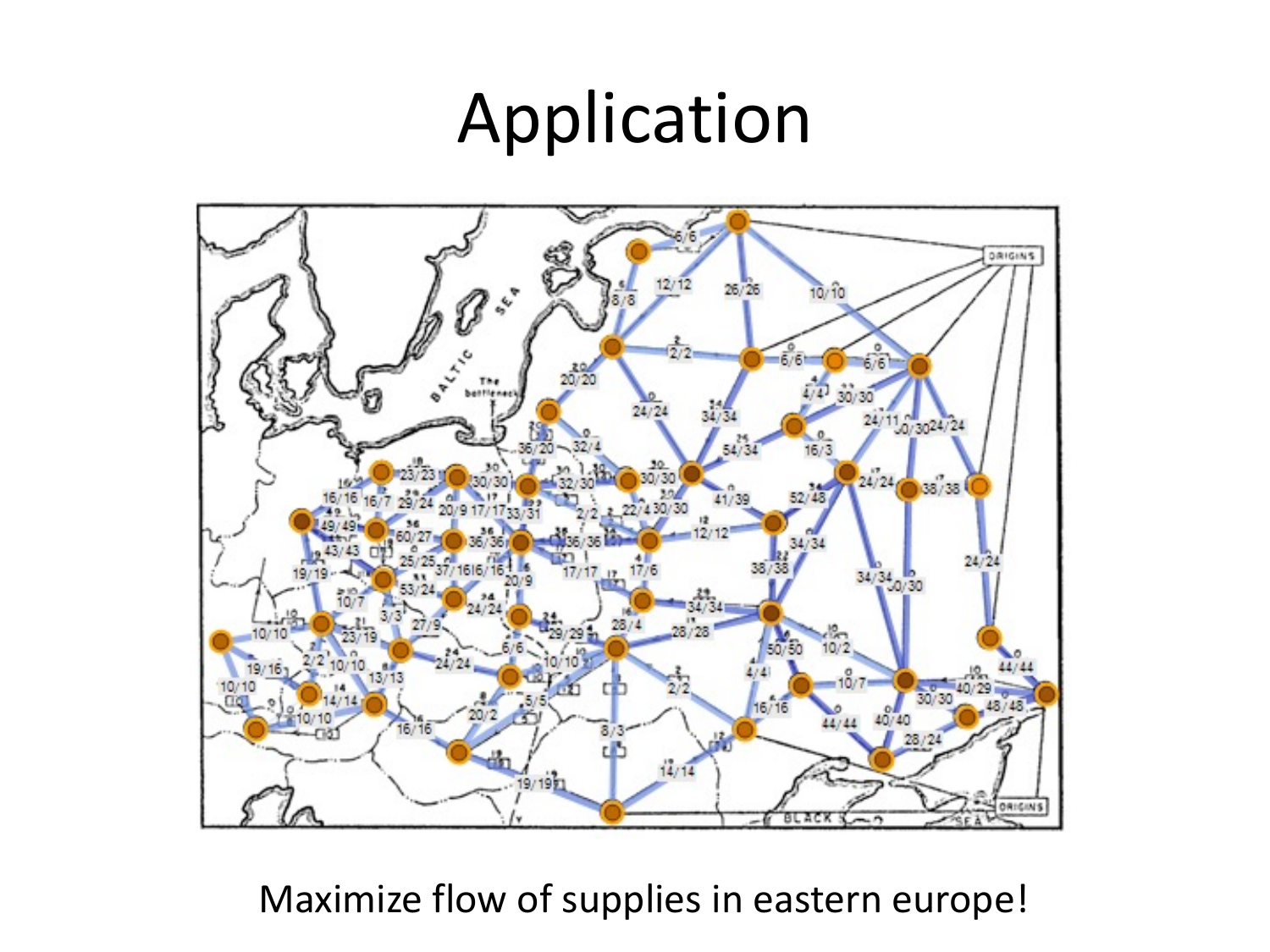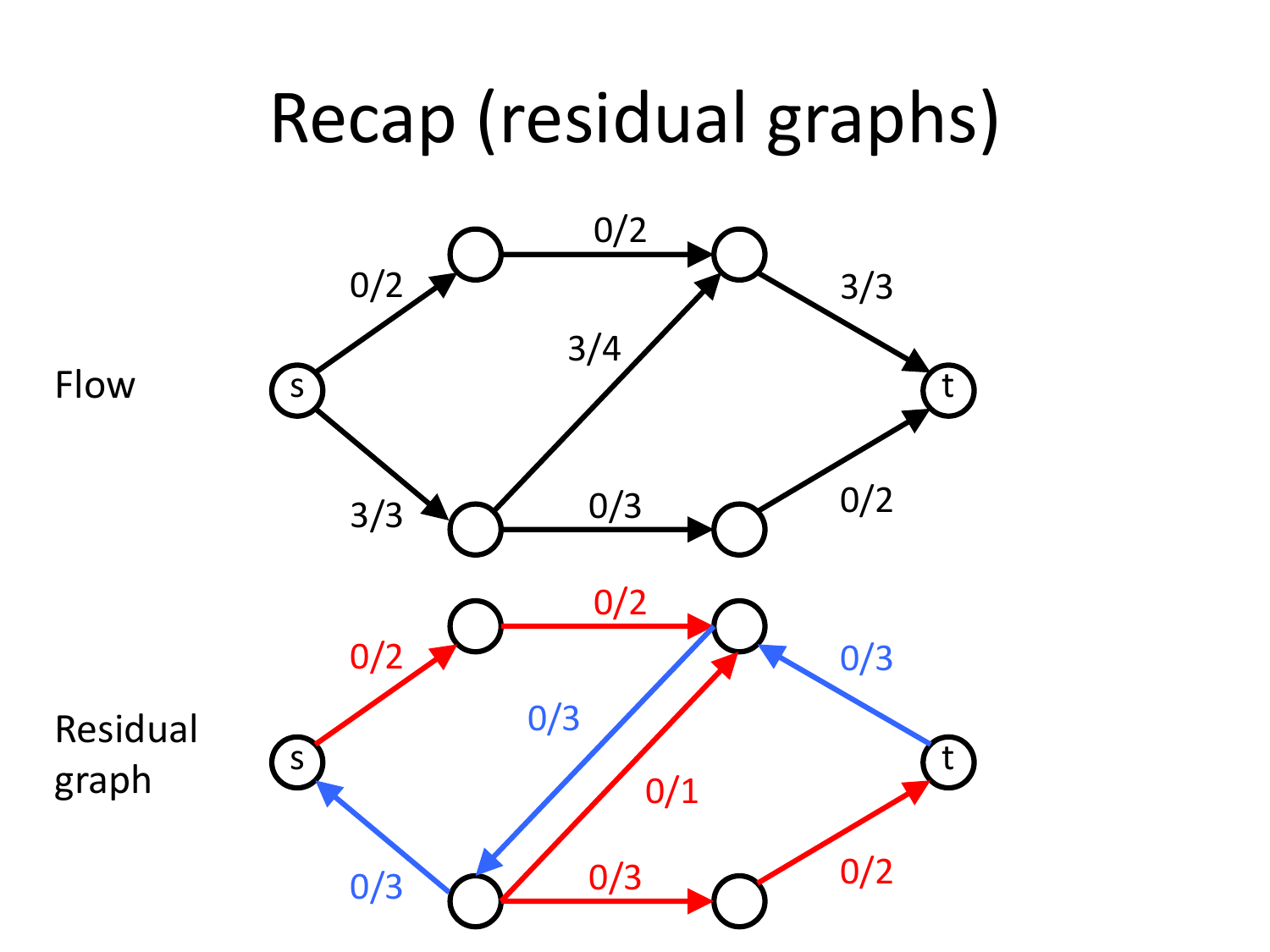# Recap (Ford-Fulkerson algorithm)



2/3



s

3/3

0/2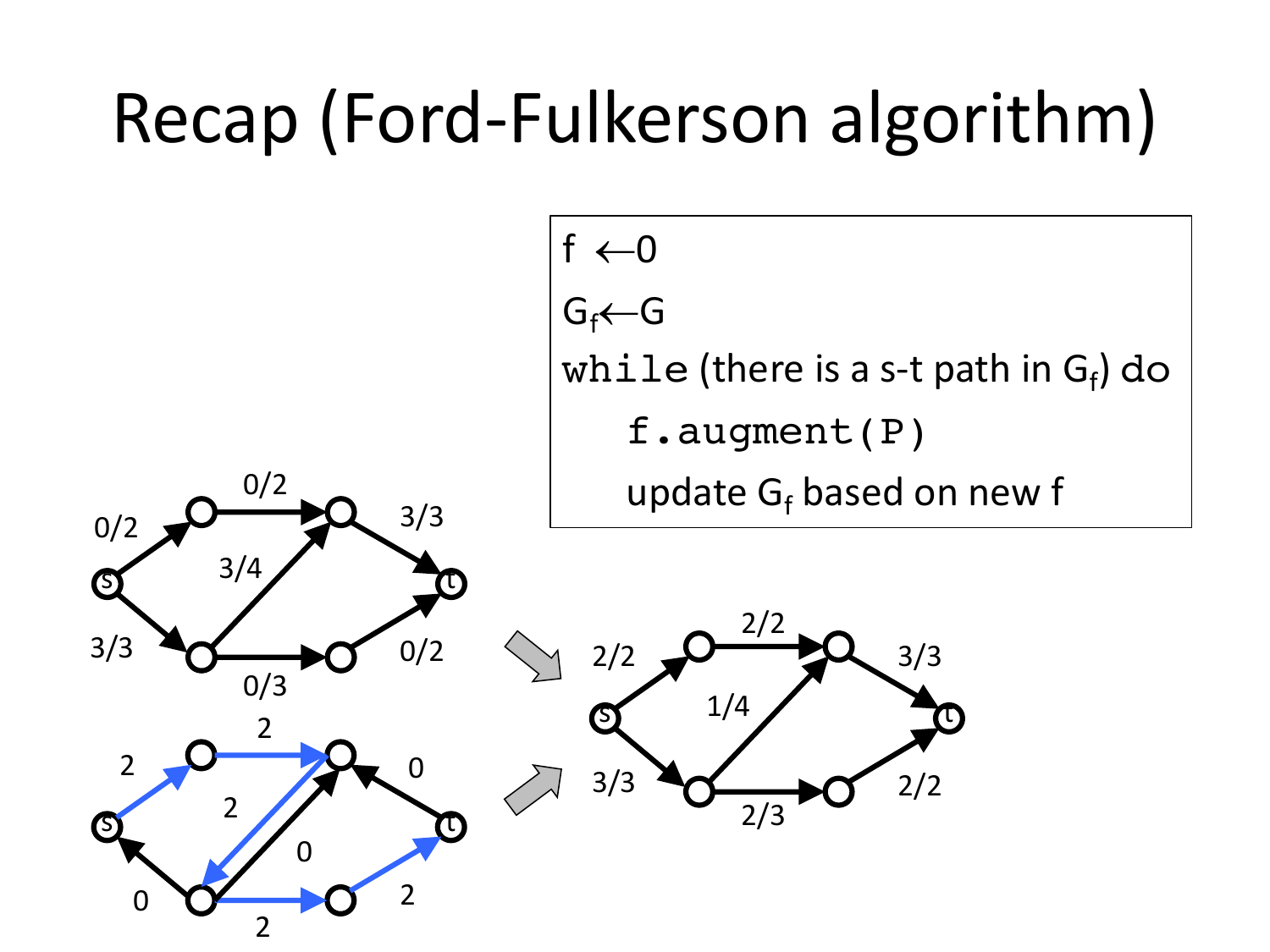#### Recap graph cuts

A graph cut is a partition of the graph vertices into two sets.



The crossing edges from S to V-S are  $\{ (u,v) \mid u \in S, v \in V-S \}$ , also called the cut set.

The lowest weight edge from the cut set is the light edge.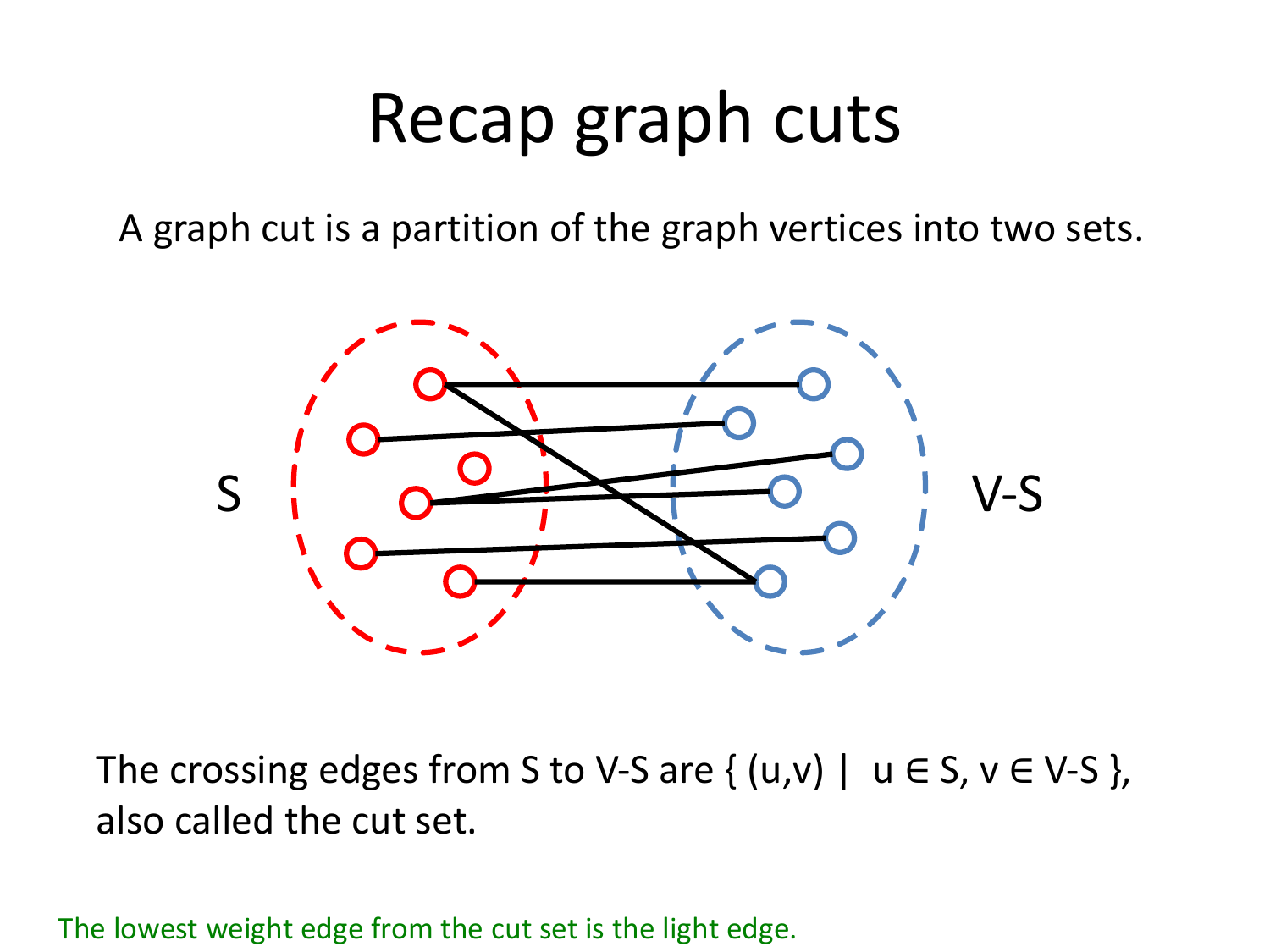#### Cuts in flow networks

**Definition:** An s-t cut of a flow network is a cut A, B such that s∈A and t∈B.

**Notation:** We write **cut(A,B)** the set of edges from A to B.

**Definition:** The capacity of an s-t cut is  $\sum C(e)$ 

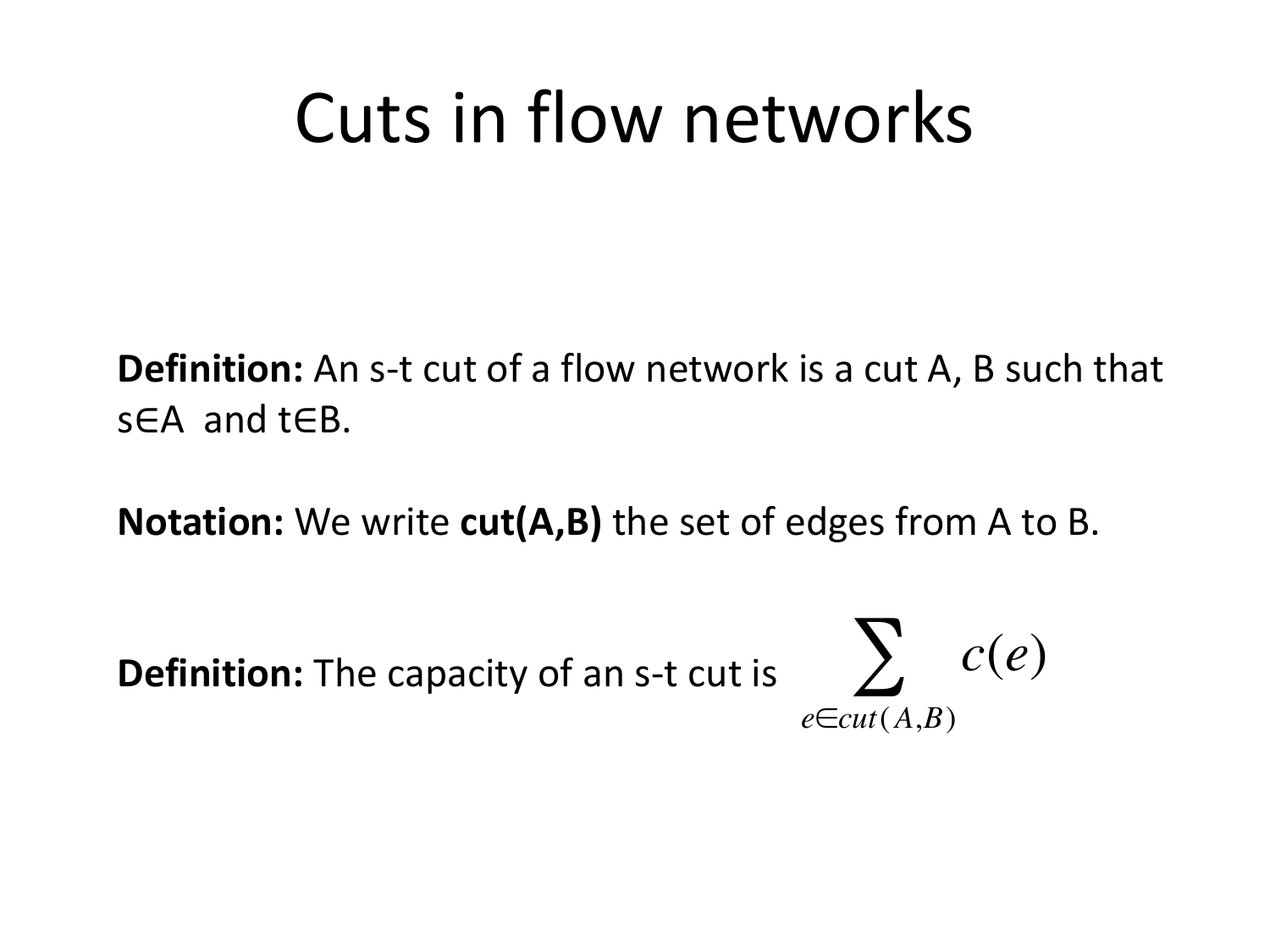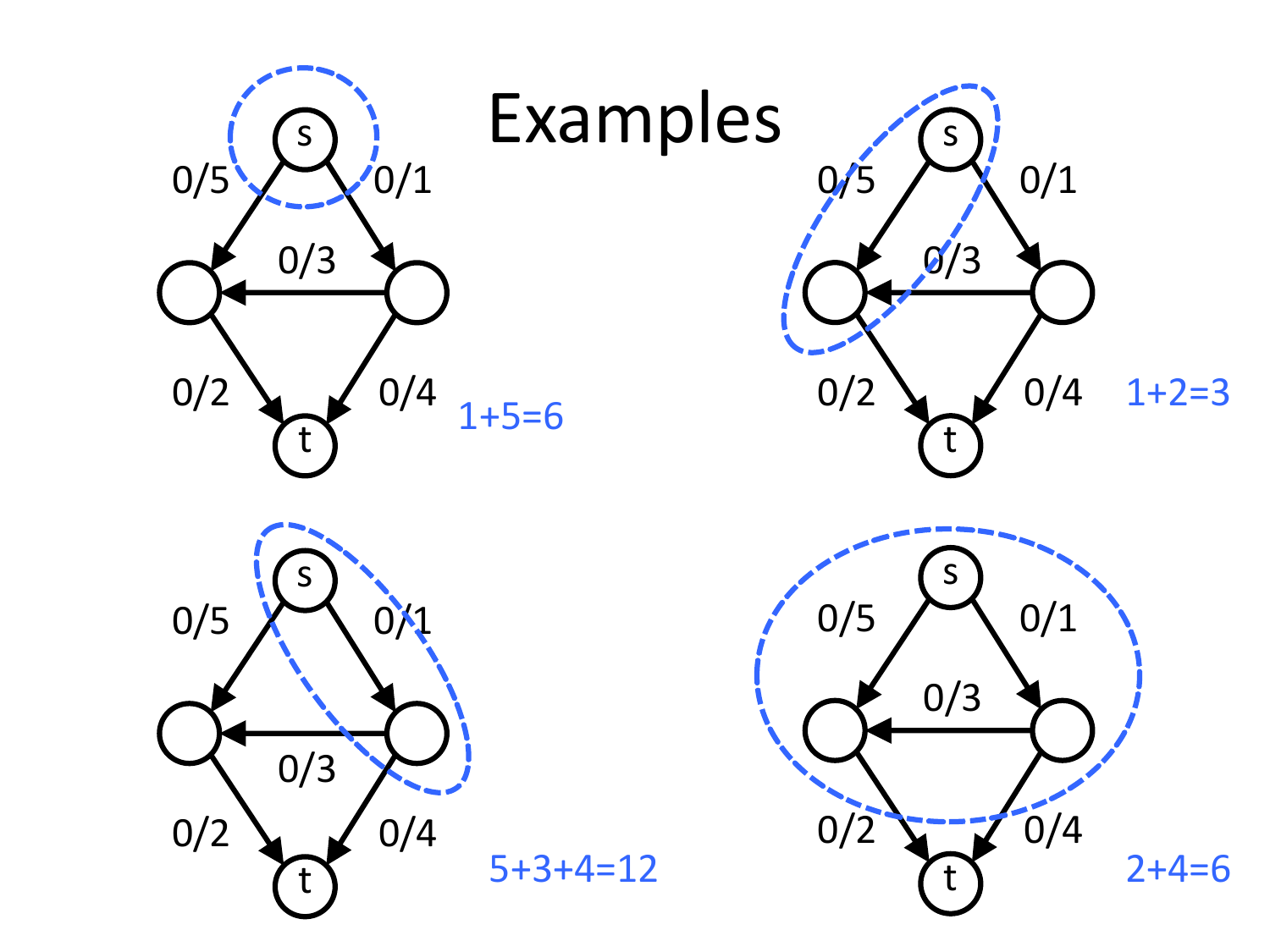# **Objectives**

For any flow network:

- Maximum value of a flow = the minimum capacity of any cut.
- Ford-Fulkerson gives the "max flow" and the "min cut".

If a cut has lower capacity than the max flow, then how did the max flow go from one side of that cut to the other? This is what we call the bottleneck effect!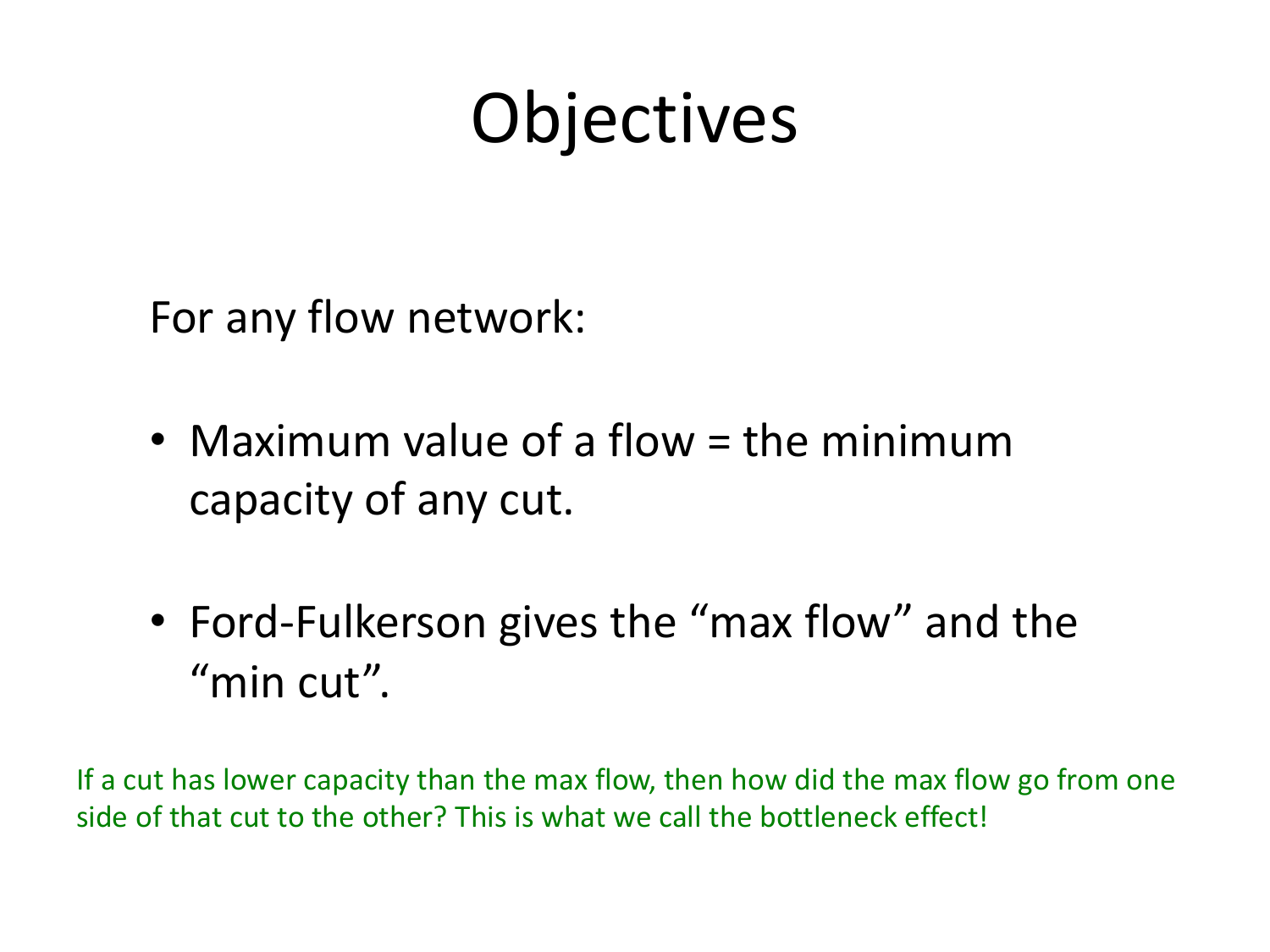#### Application



How to cut supplies if cold war turns into real war!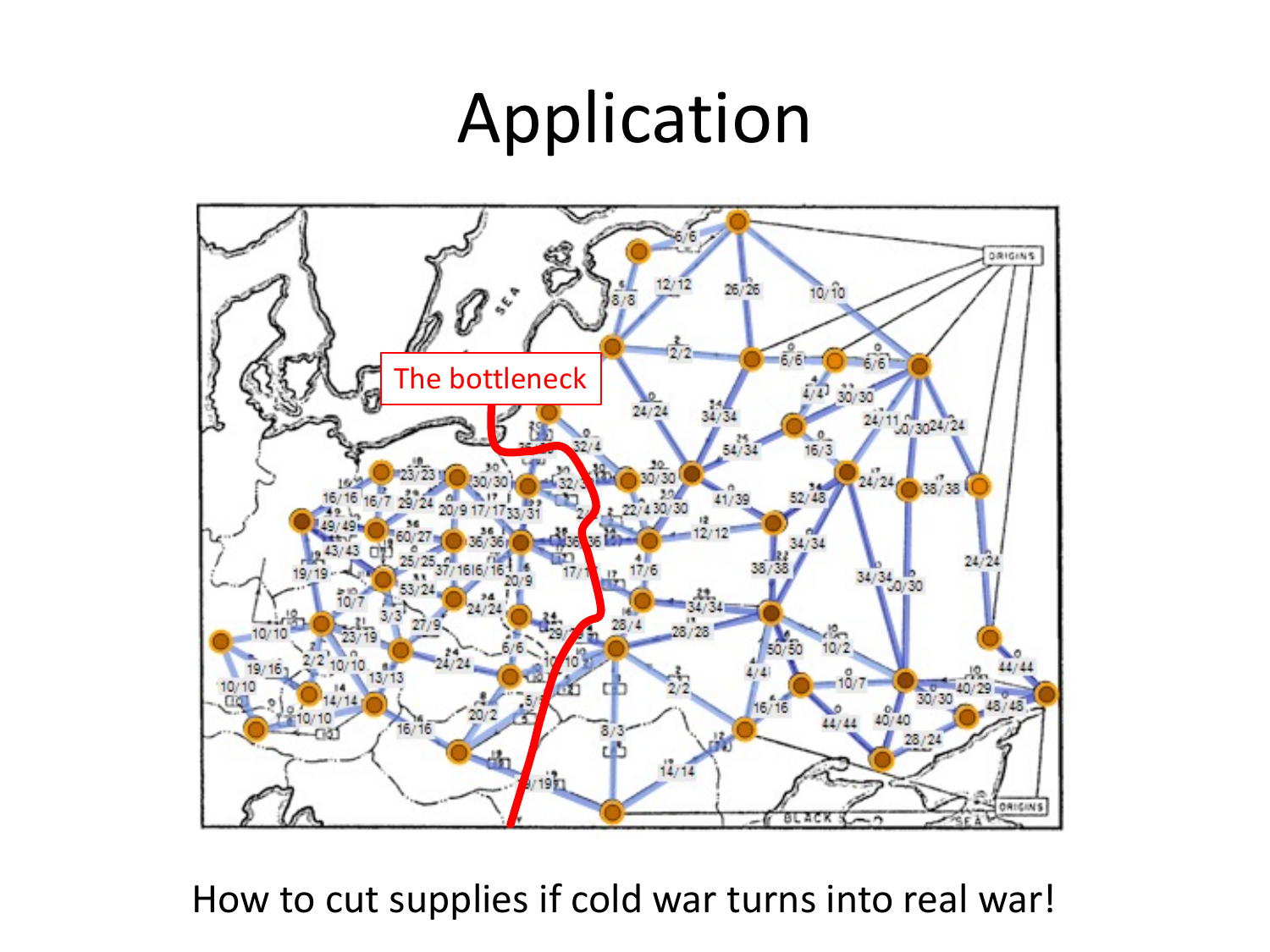## Flow through a cut

**Claim:** Given a flow network. Let f be a flow and A, B be a s-t cut. Then, *f* = *f* (*e*)− *f* (*e*) ∑ ∑

 $e \in \text{cut}(A,B)$   $e \in \text{cut}(B,A)$ 

Notation:  $|f| = f^{out}(A) - f^{in}(A)$ 

Intuition: remember the net flow through an edge, which is the difference between the two positive flows



|*f*|=9-4=5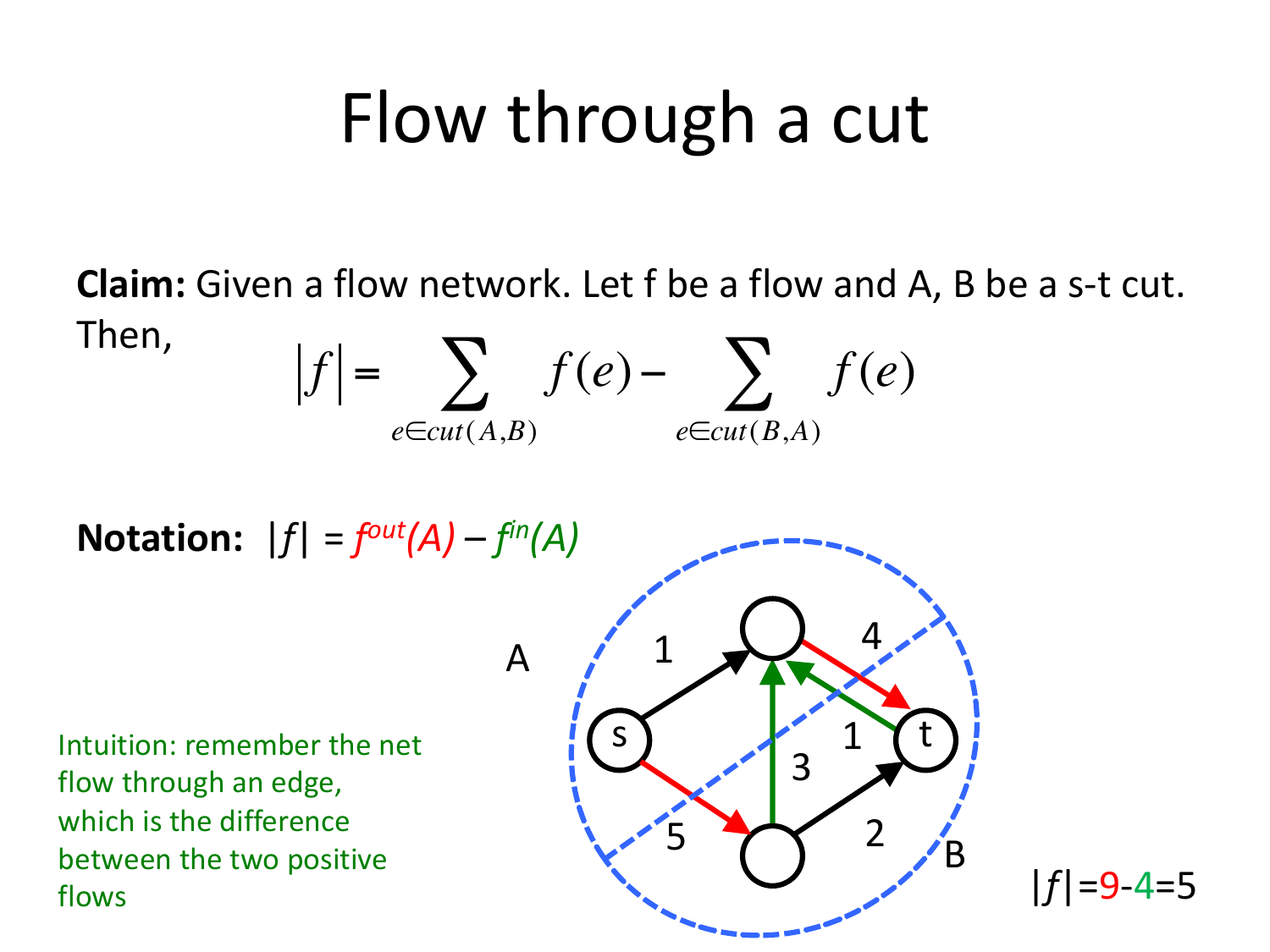## Flow through a cut

#### **Proof:**

• for any *u*<sup>∈</sup> *V–{s,t}*, we have *fout(u)=fin(u)*. to flow out of a vertex Flow into a vertex is equal

• Summing over  $u \in A - \{s\}: \sum f^{out}(u) = \sum f^{in}(u)$ *u*∈*A*−{*s*} *u*∈*A*−{*s*} Remember A is the left side of a cut

• 
$$
|f| = f^{out}(s) = \sum_{u \in A} f^{out}(u) - \sum_{u \in A} f^{in}(u)
$$

The excess is the flow that comes out of s!

• Each edge *e=(u,v)* with *u,v*<sup>∈</sup> *A* contributes to both sums, and can be removed (Note:  $f<sup>in</sup>(s) = 0$ ).

$$
|f| = \sum_{e \in cut(A,B)} f(e) - \sum_{e \in cut(B,A)} f(e)
$$
  

$$
\equiv f^{out}(A) - f^{in}(A)
$$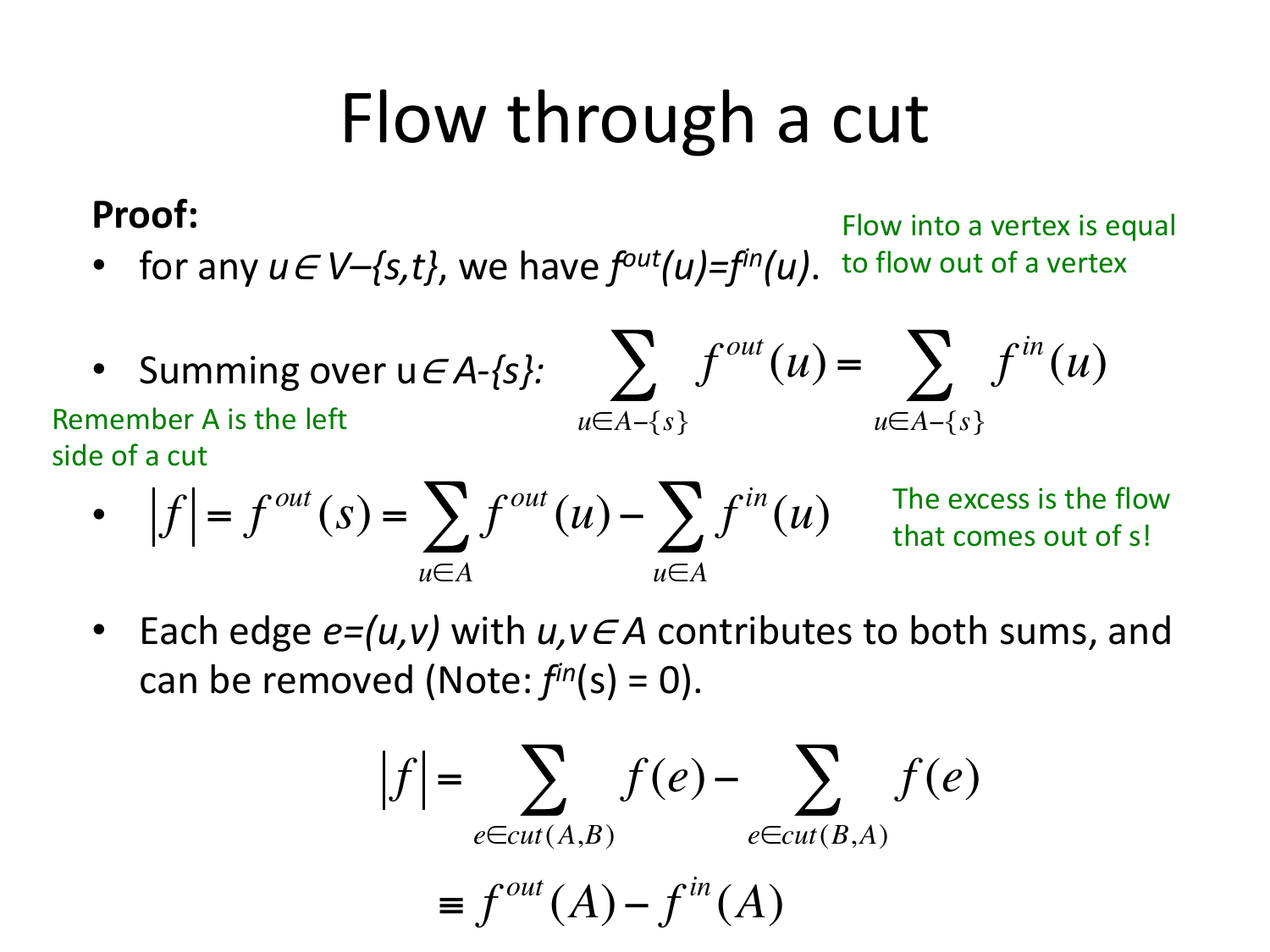## Upper bound on flow through cuts

**Claim:** For any network flow *f*, and any s-t cut(A,B)

$$
|f| \leq \sum_{e \in cut(A,B)} c(e)
$$

#### **Proof:**

$$
|f| = f^{out}(A) - f^{in}(A)
$$
  
\n
$$
\leq f^{out}(A)
$$
  
\n
$$
\leq \sum_{e \in cut(A,B)} c(e)
$$

If a cut has lower capacity than the max flow, then how did the max flow go from one side of that cut to the other? This is what we call the bottleneck effect!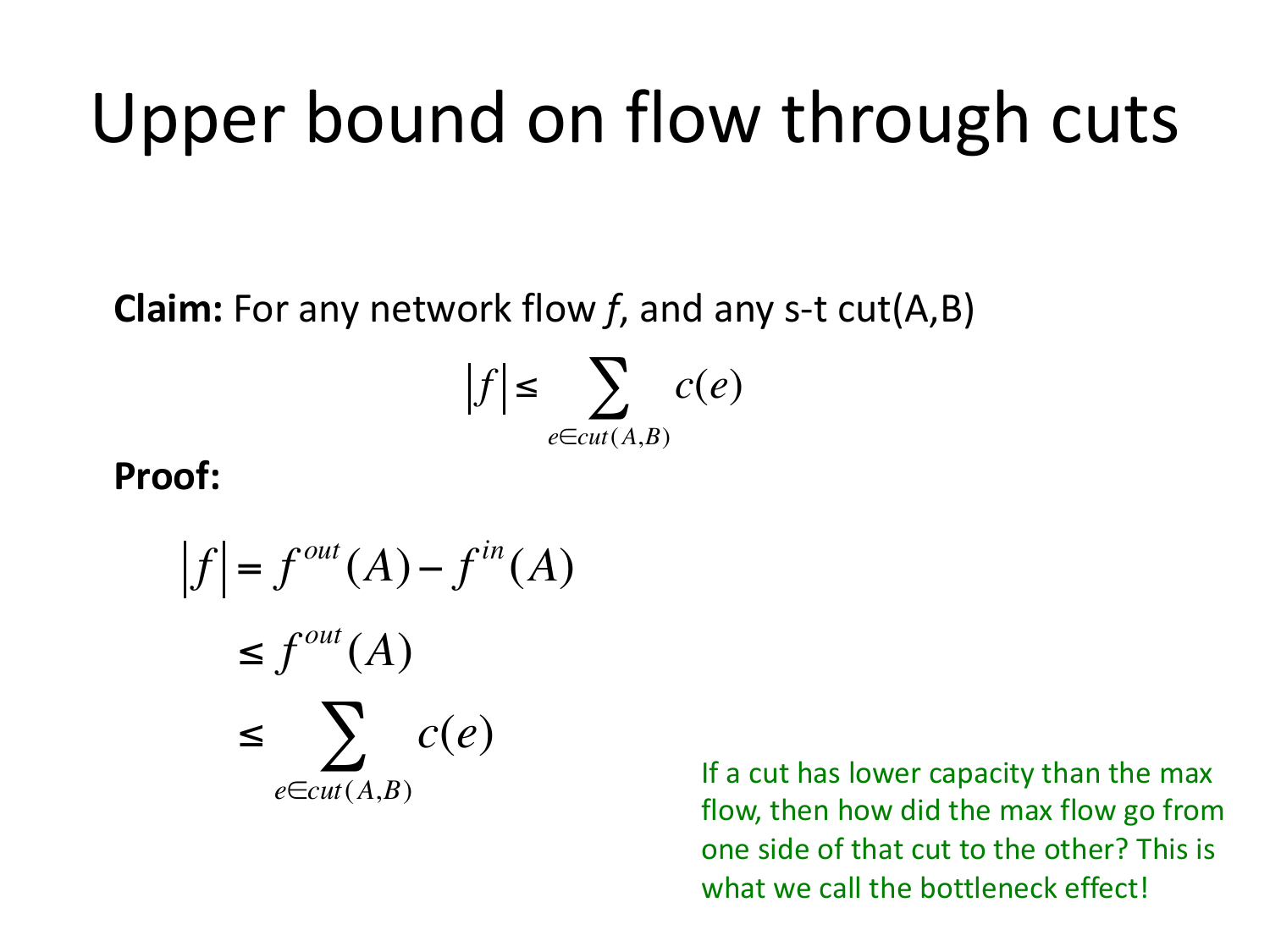### **Observations**

- Some cuts have greater capacities than others.
- Some flows are greater than others.
- But every flow must be ≤ capacity of every s-t cut.
- Thus, the value of the maximum flow is less than capacity of the minimum cut.

If a cut has lower capacity than the max flow, then how did the max flow go from one side of that cut to the other? This is what we call the bottleneck effect!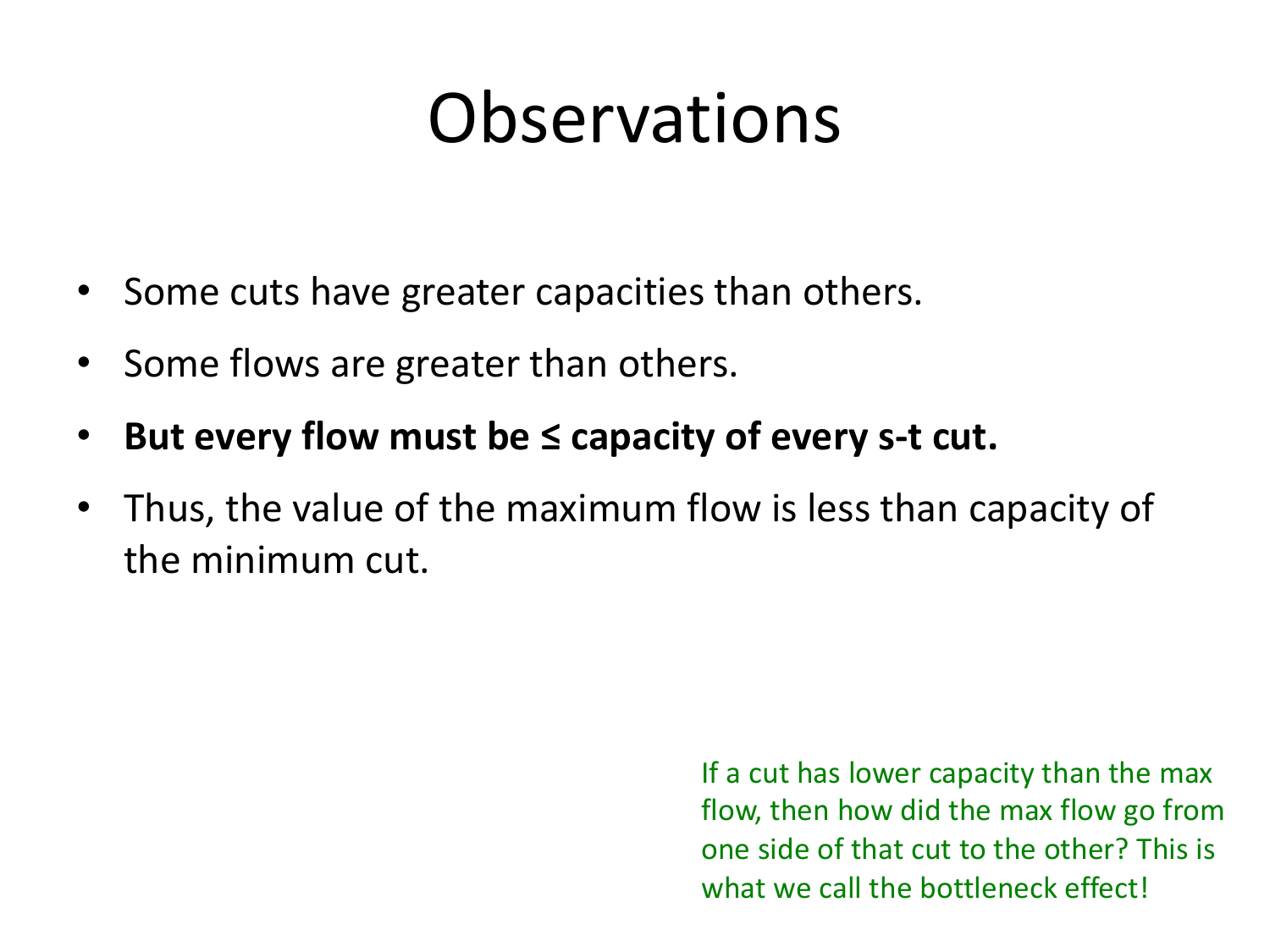# Value of flow in Ford-Fulkerson

- Ford-Fulkerson terminates when there is no augmenting path in the residual graph  $G_f$ .
- Let A be the set of vertices reachable from s in  $G_f$ , and B=V-A.
- A, B is a s-t cut in  $G_f$ .
- A,B is an s-t cut in G (G and  $G_f$  have the same vertices).
- $|f| = f^{\text{out}}(A) f^{\text{in}}(A)$
- We want to show:

• And in particular:

$$
|f| = \sum_{e \in cut(A,B)} c(e)
$$

$$
\bigodot f^{out}(A) = \sum_{e \in cut(A,B)} c(e) \qquad \bigodot f^{in}(A) = 0
$$

If the flow uses 100% of the capacity of the minimum cut, no higher flow is possible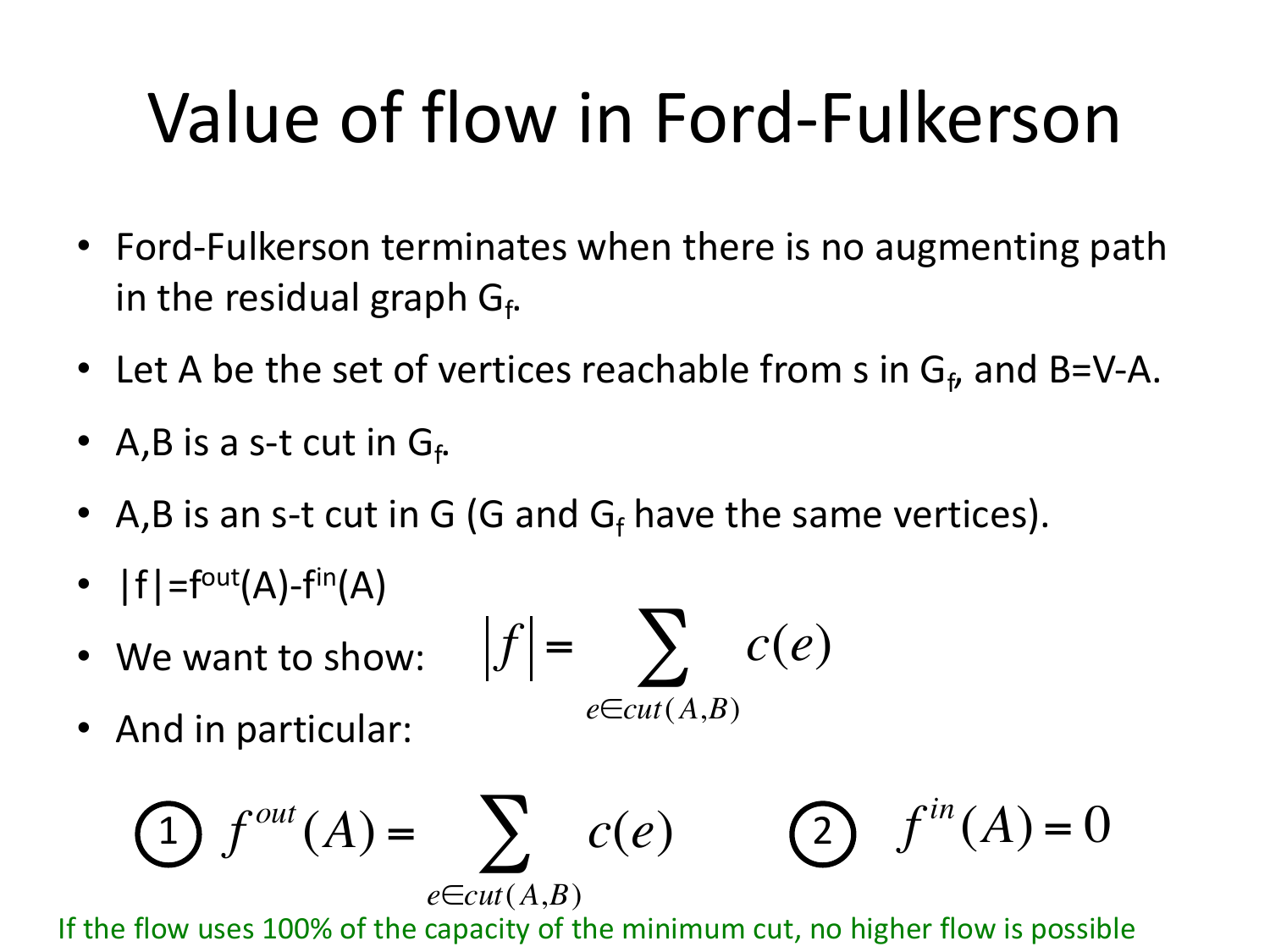# Value of flow in Ford-Fulkerson

(1) For any  $e=(u,v) \in \text{cut}(A,B)$ ,  $f(e)=c(e)$ .

•  $f(e) < c(e) \Rightarrow e = (u,v)$  would be a forward edge in the residual graph G<sub>f</sub> with capacity c<sub>f</sub>(e)=c(e)-f(e)>0.

 $f^{out}(A) = \sum c(e)$ 

 $e \in \text{cut}(A,B)$ 

• v reachable from s in  $G_f \Rightarrow$  contradiction.

 $f^{in}(A) = 0$ 

(2)  $f^{\text{in}}(A)=0$ :  $\forall$  e=(v,u) $\in$ E such that v $\in$ B, u $\in$ A, we have f(e)=0.

- f(e)>0  $\Rightarrow$  3 backward edge (u,v) in G<sub>f</sub> such that  $c_f(e)=f(e)$
- v is reachable from s in  $G_f \Rightarrow$  contradiction.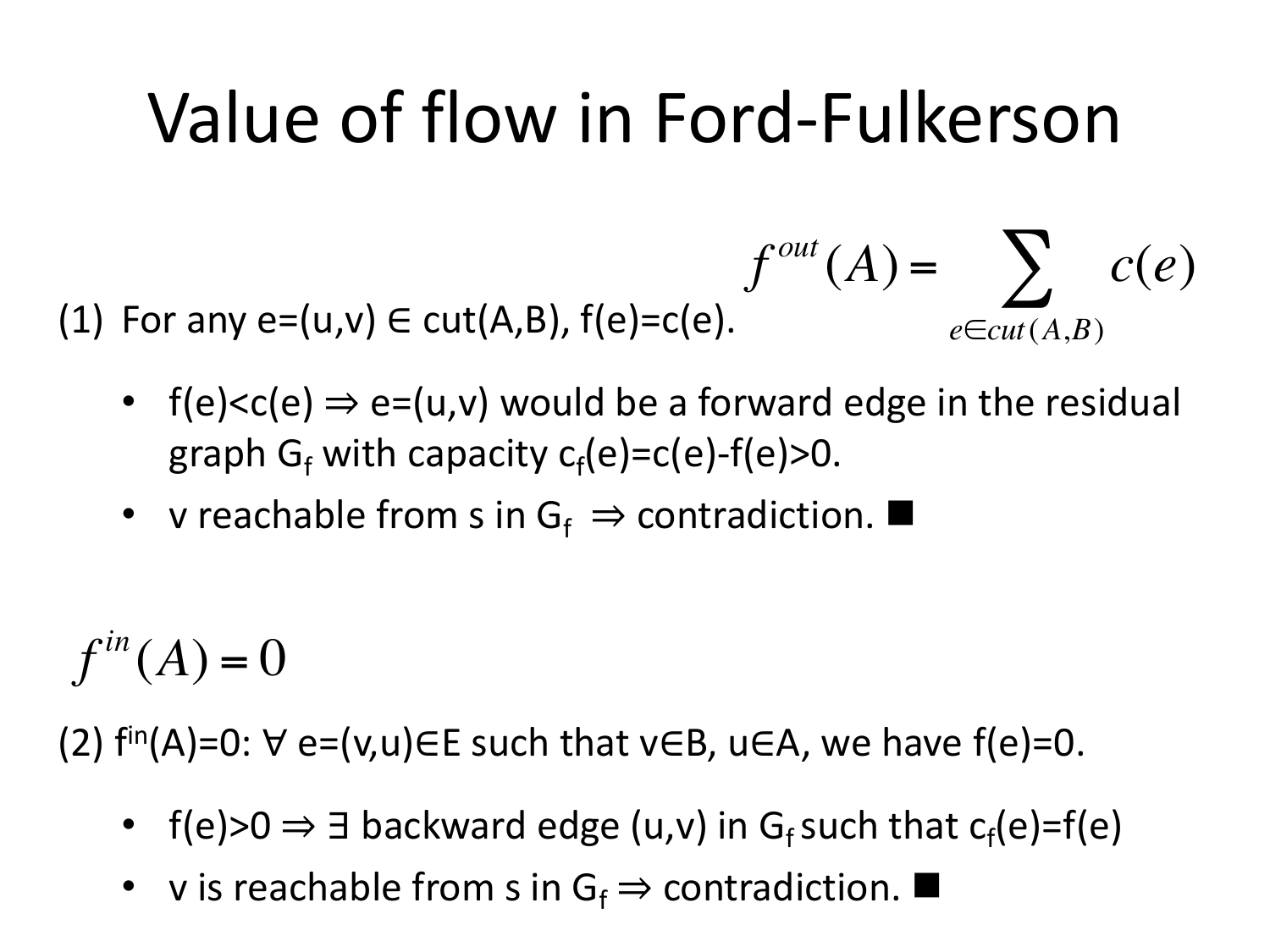## Max flow = Min cut

- Ford-Fulkerson terminates when there is no path s-t in the residual graph  $G_f$
- This defines a cut in A,B in G ( $A$  = nodes reachable from s)

• 
$$
|f| = f^{out}(A) - f^{in}(A)
$$
  
\n
$$
= \sum_{e \in cut(A,B)} f(e) - \sum_{e \in cut(B,A)} f(e)
$$
\n• Ford-Fulkerson flow =  $\sum_{e \in cut(A,B)} c(e) - 0$ 

 $=$  capacity of cut(A,B)

**Note:** We did not prove uniqueness.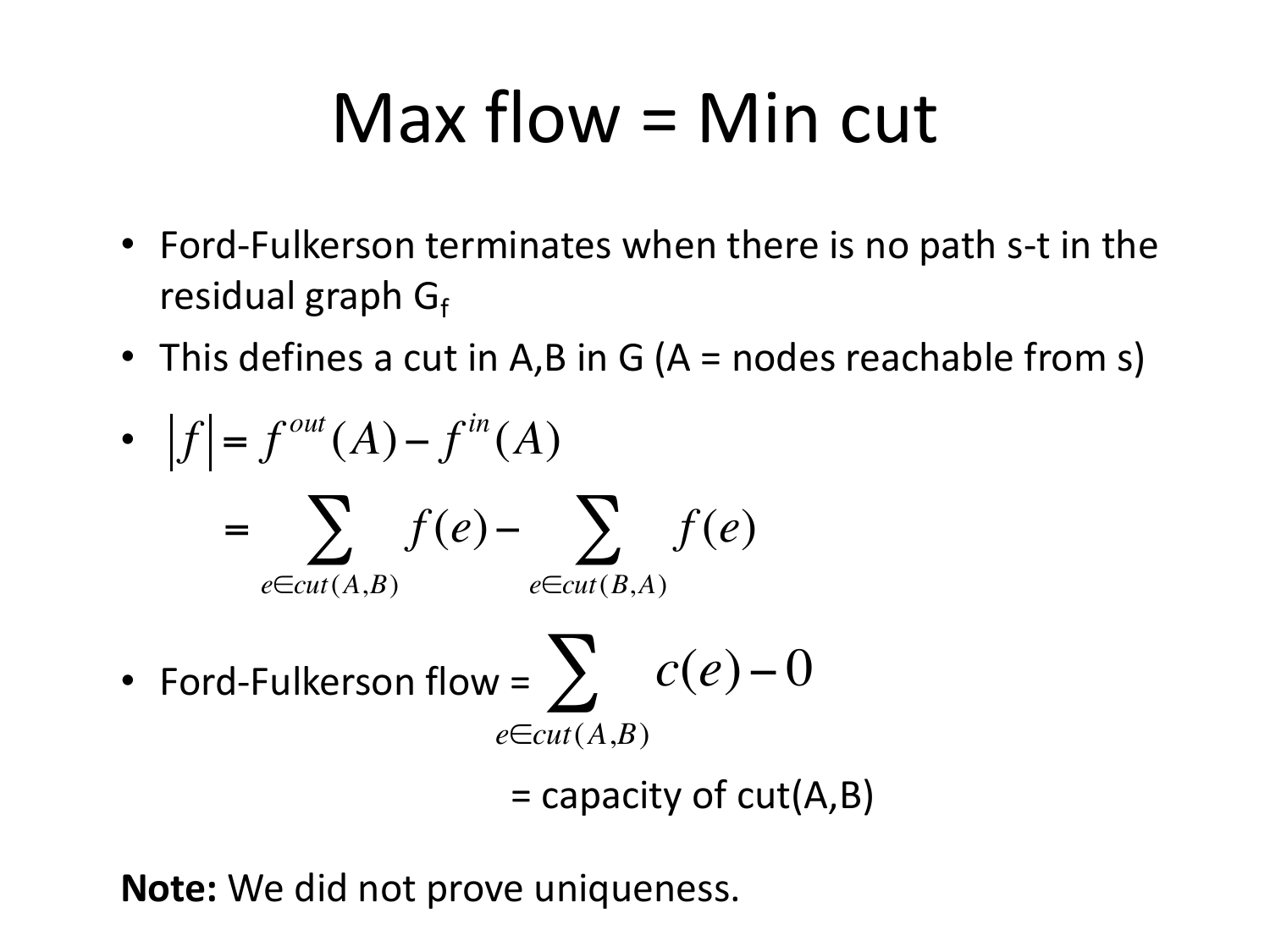# Computing the min cut

Q: Given a flow network, how can we compute a minimum cut?

Answer:

- Run Ford-Fulkerson to compute a maximum flow (it gives us  $G_f$ )
- Run BFS or DFS starting at s.
- The reachable vertices define the set A for the cut

When ford-fulkerson terminates, it means there is no path between s and t on the residual graph. The "bottleneck" that stops a path from being found is the min cut!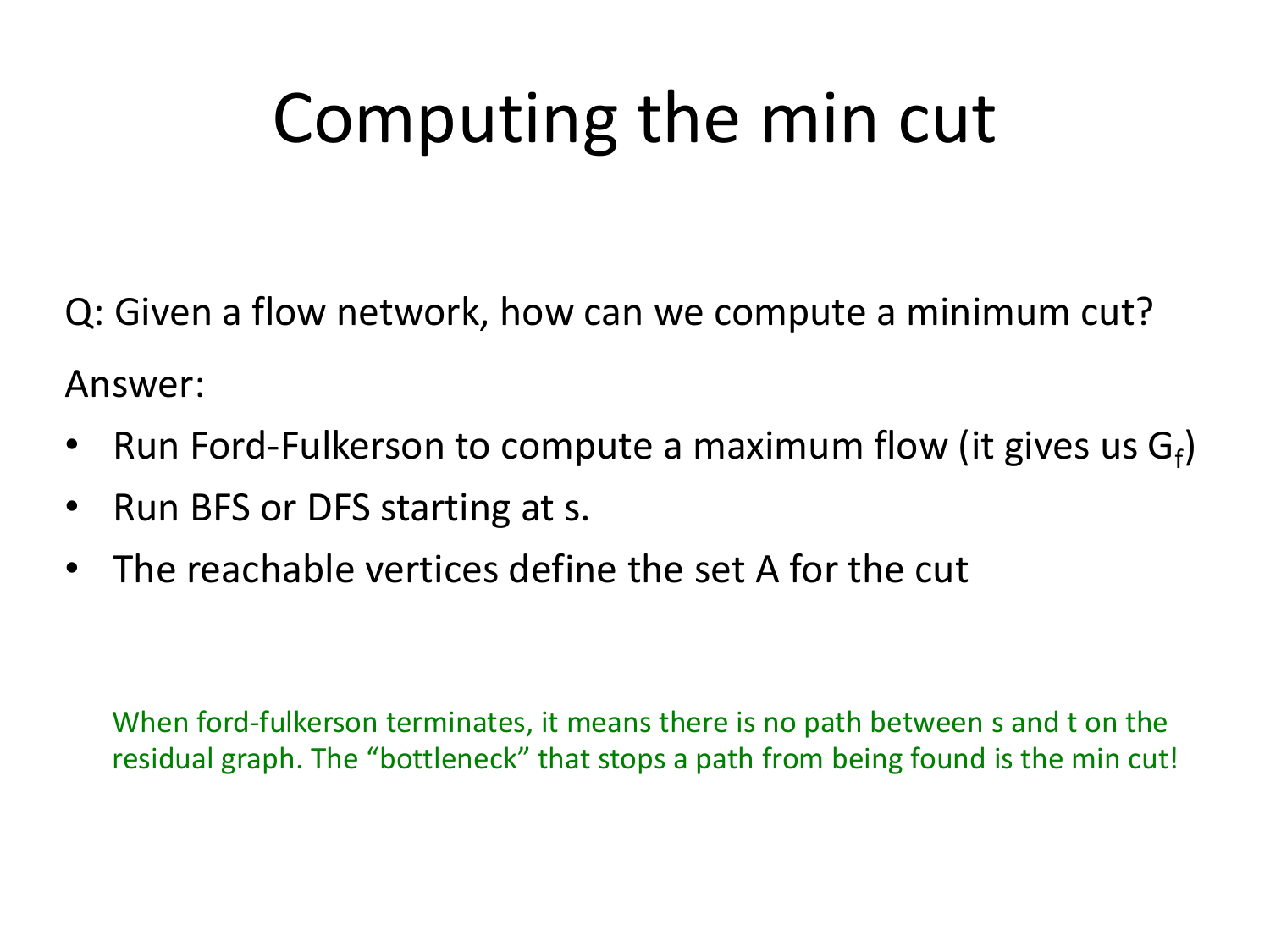#### Example (min cut with Ford-Fulkerson)

(1) Initial flow net G

(2) Compute max flow (FF)



(3) Compute  $G_f$  and vertices accessible from s





(4) Vertices accessible from s in  $G_f$  determine the min cut

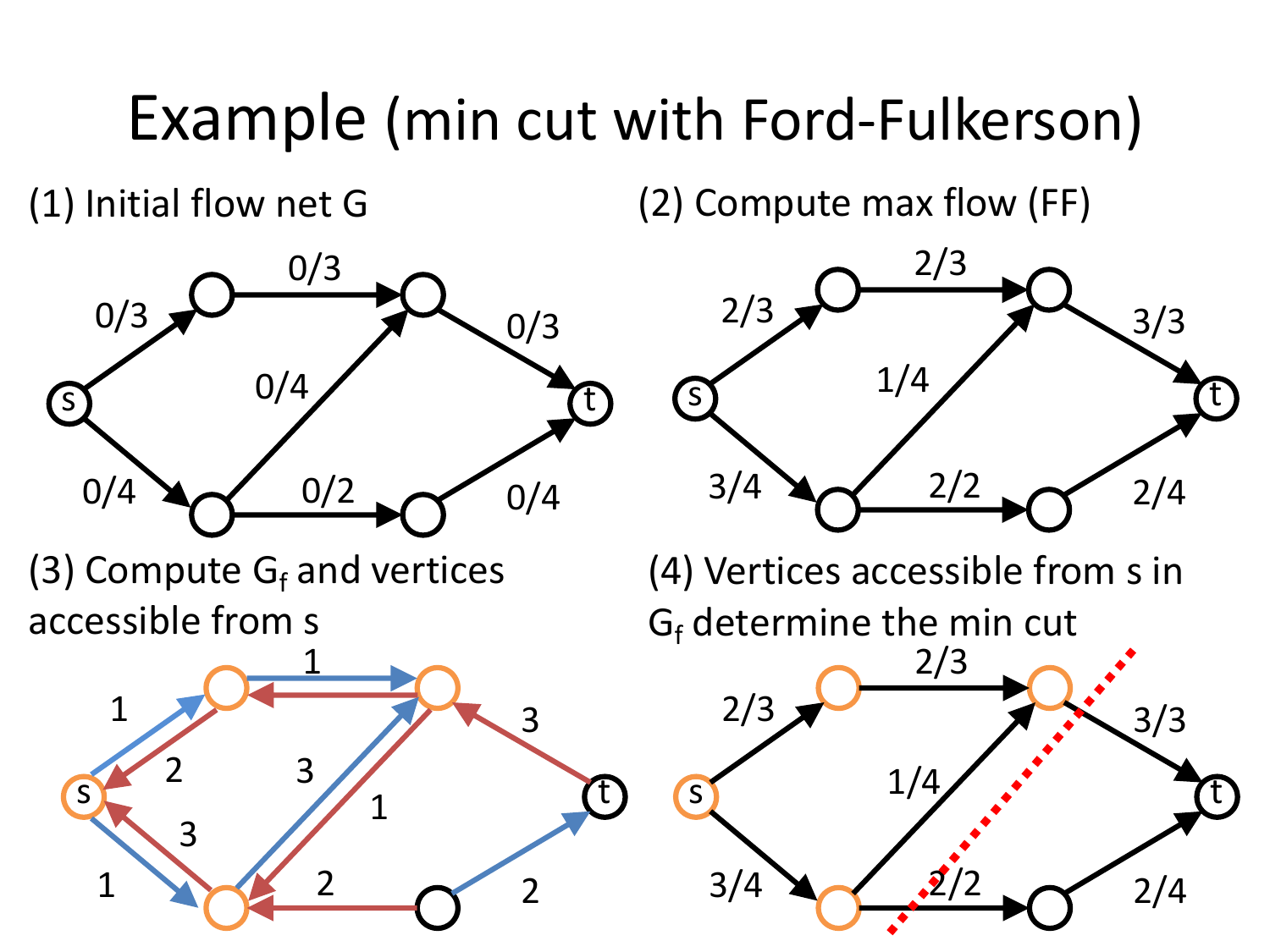#### Bipartite matching

Suppose we have an undirected graph bipartite graph G=(V,E).



Q: How can we find the maximal matching?



A maximal matching is a matching M of a graph G that is not a subset of any other matching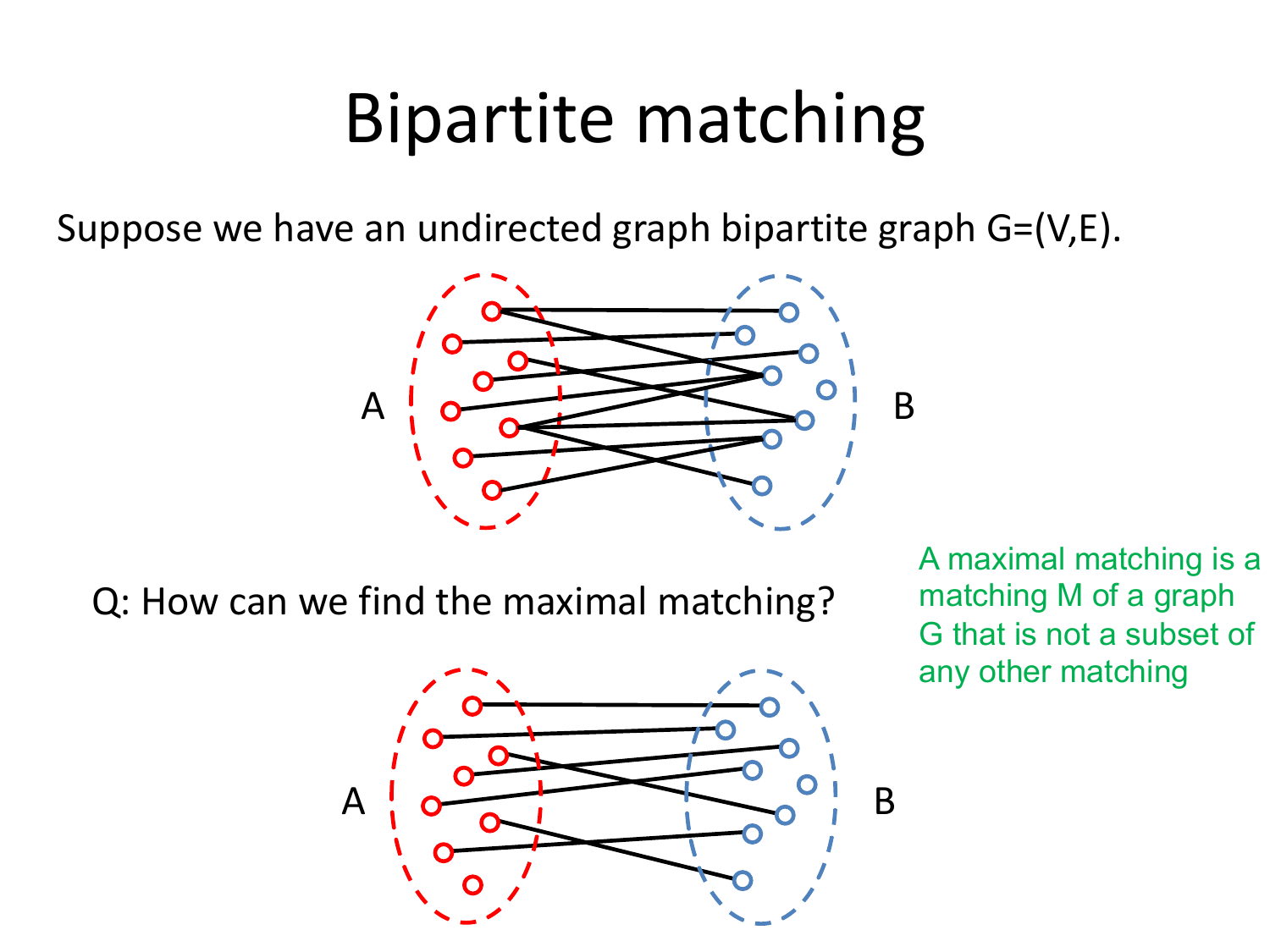#### Bipartite matching with network flows

Define a flow network  $G'=(V',E')$  such that:

- $V' = V \cup \{s,t\}$
- E' = { (u,v) | u∈A, v∈B, (u,v) ∈E}  $\cup$  { (s,u) | u∈A}  $\cup$  { (v,t) | v∈B}
- Capacities of every edge  $= 1$ .



Motivation: Max flow  $\Rightarrow$  max matching.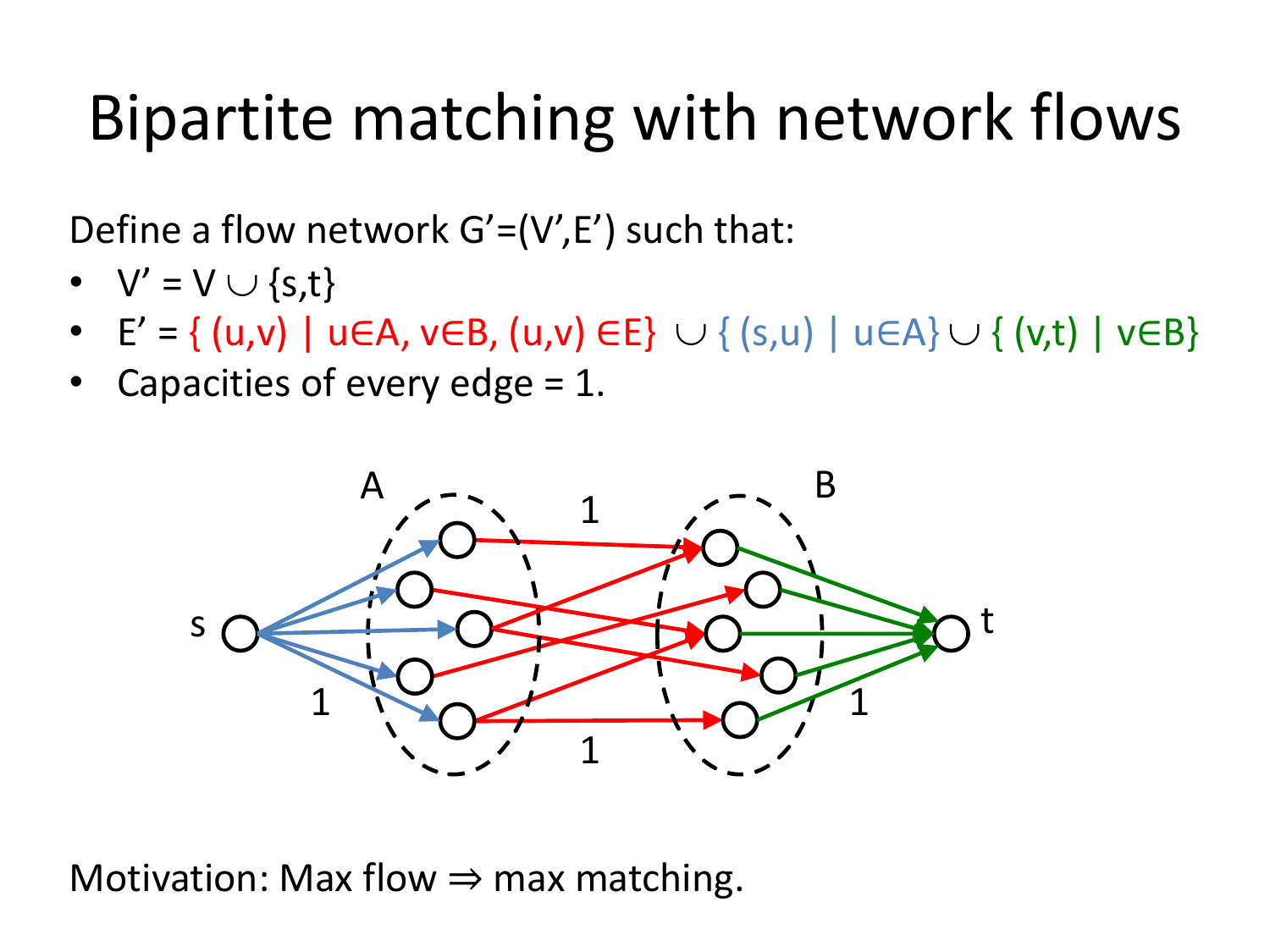#### Max flow in bipartite graphs



Exercise: The maximal flow found by Ford-Fulkerson defines a maximal matching in the original graph G (the maximal set of edges (u,v) u∈A & v∈B such that  $f(u,v)=1$ ).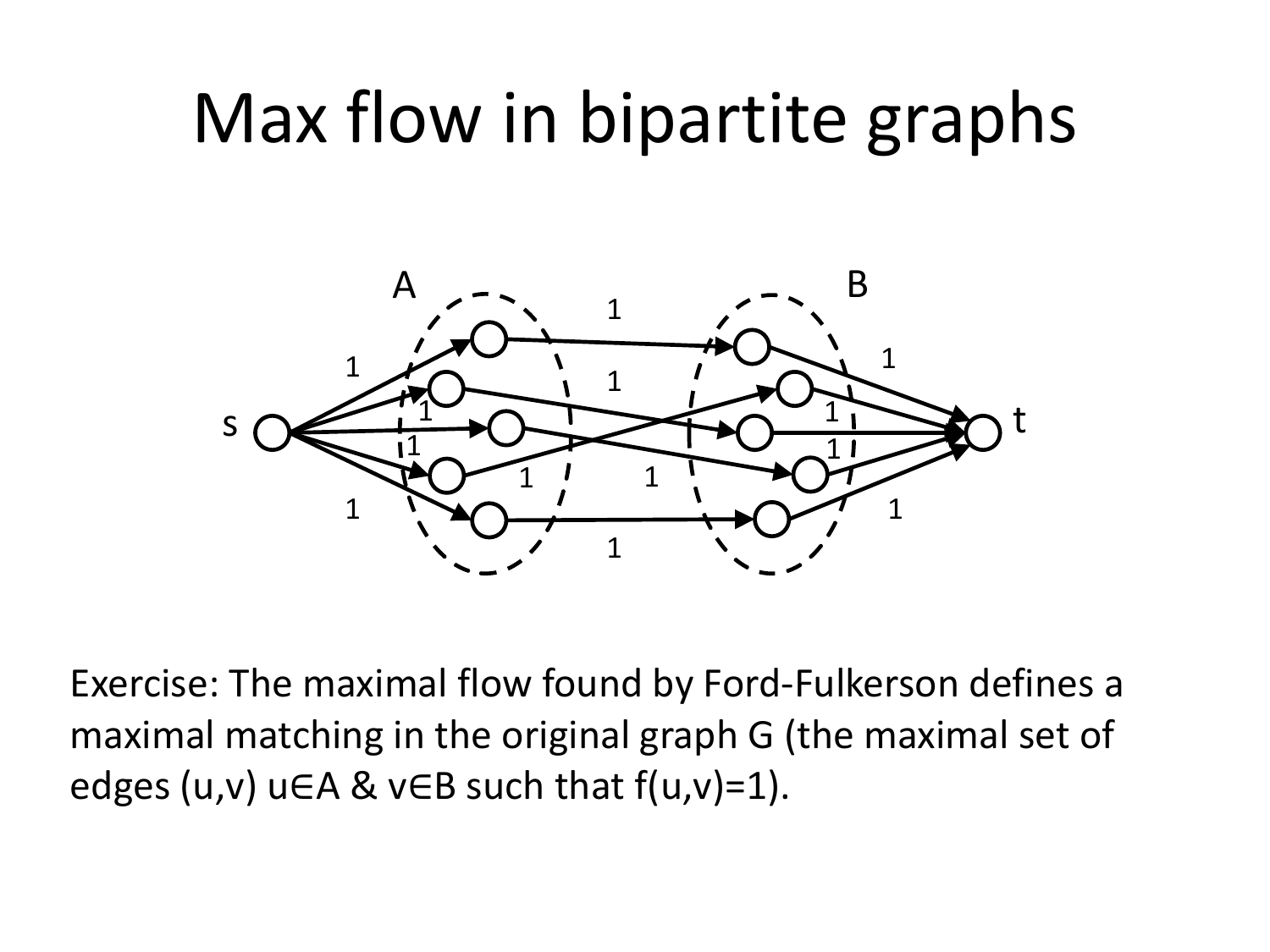# Max matching with Ford-Fulkerson

Ford-Fulkerson will find an augmenting path with  $\beta$ =1 at each iteration. They are of the form:



Or have more than one zig-zag in  $G_f$ 

Note:

- No edge from B to A in E'. The back edges are in the residual graph.
- Edges e such that  $c(e)=0$  are not shown.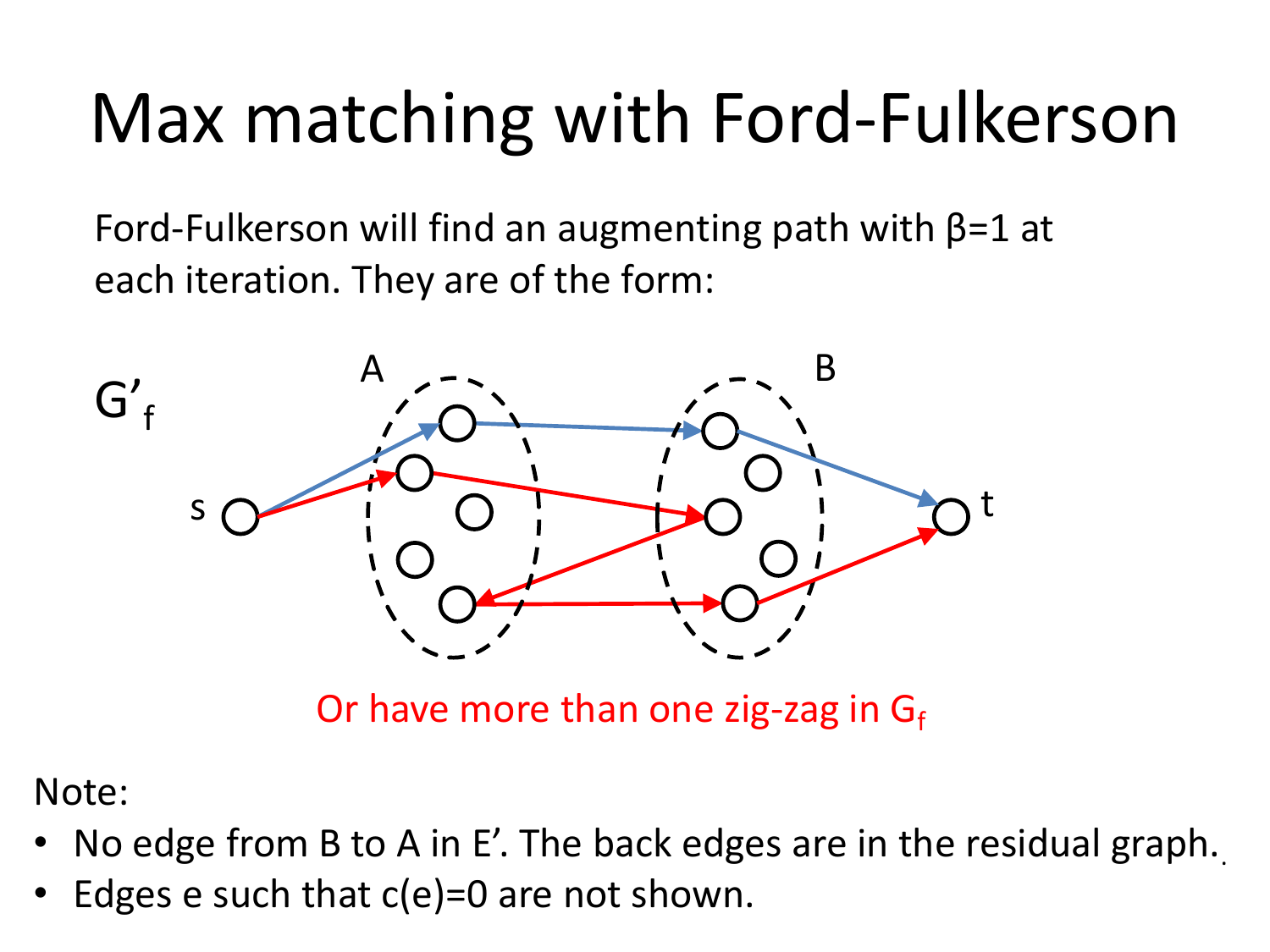# Running time

Q: How long will it take to find a maximal matching with Ford-Fulkerson?

- The general complexity of Ford-Fulkerson is O(C |E|), where  $C = \sum c(s, u)$
- Suppose |A|=|B|=n *u*
- Then,  $C=|A|=n$  and  $|E'|=|E|+2n=m+2n$  (Assume m>n)
- Thus,  $C|E'| = n (m + 2n)$

m is the number of edges in the initial graph

• Running time is O(nm)

This is  $O(nm + 2n^2)$ , so you could also argue is  $O(n^2)$ , but if you are asked in an exam, you must justify your answer for the one you pick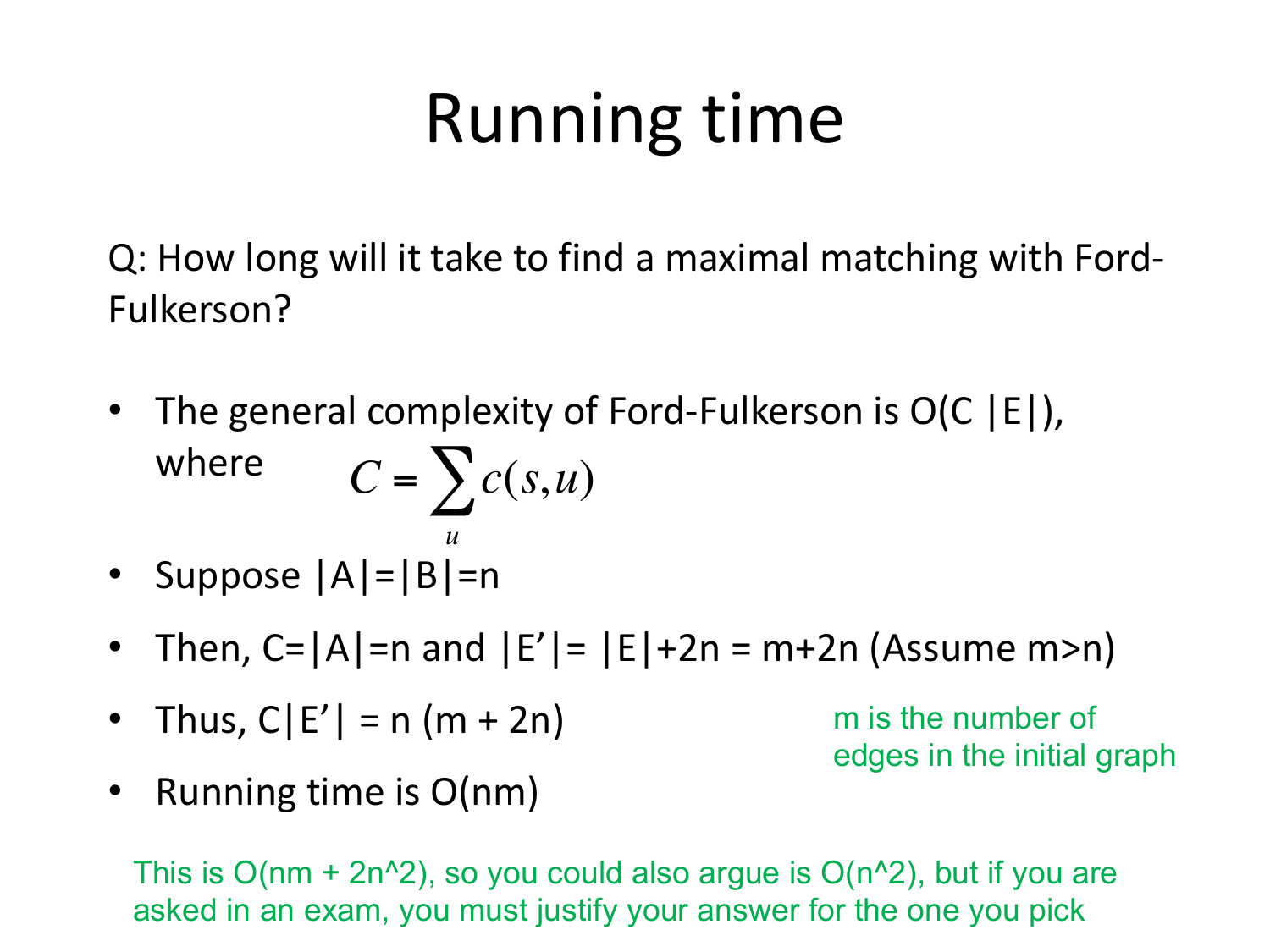What is max flow? What is min cut?

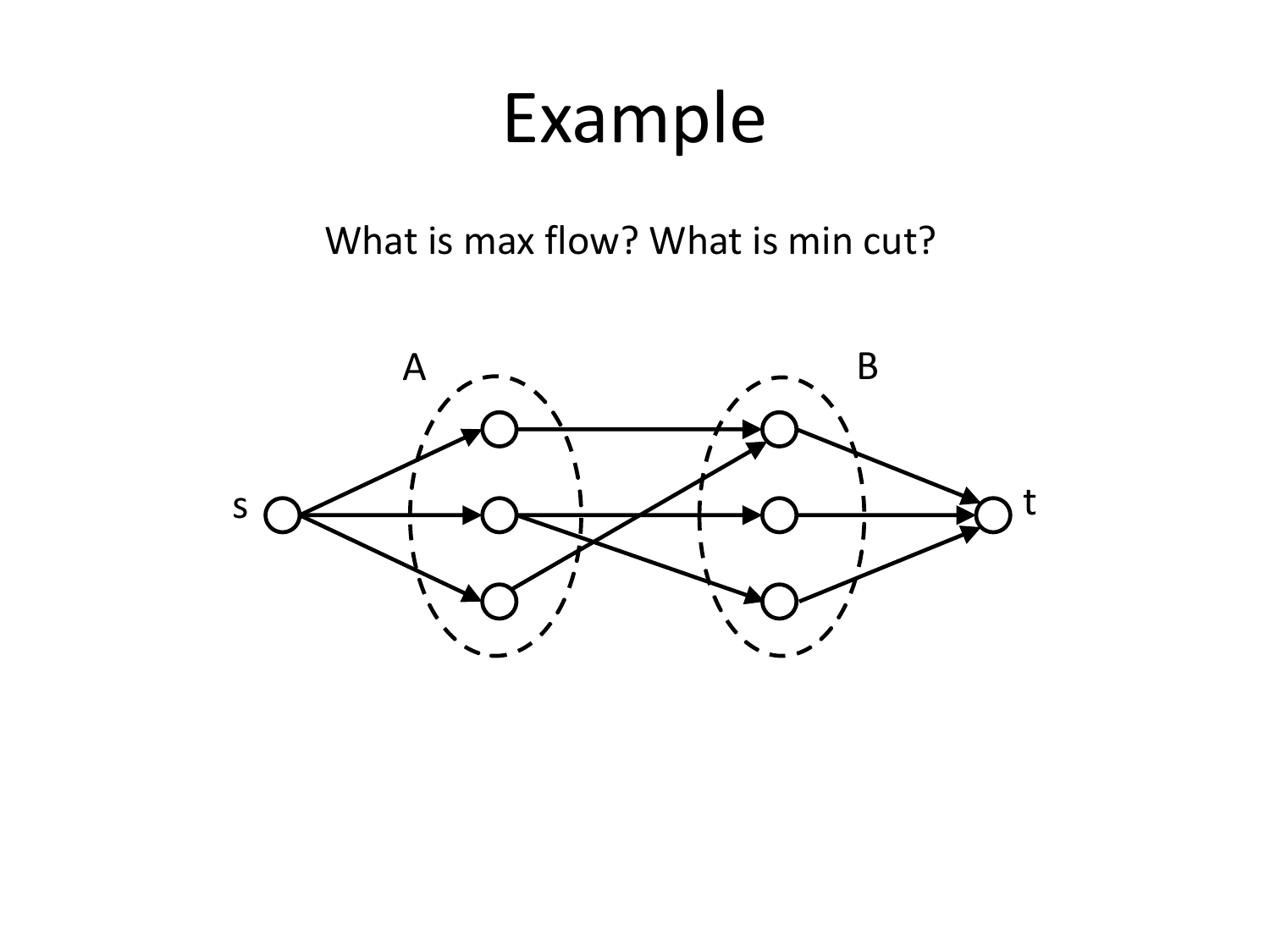What is the max flow? What is the min cut?



Max flow  $|f|=2$ .

Note: there are other flows with  $|f|=2$ . What is the minimum cut?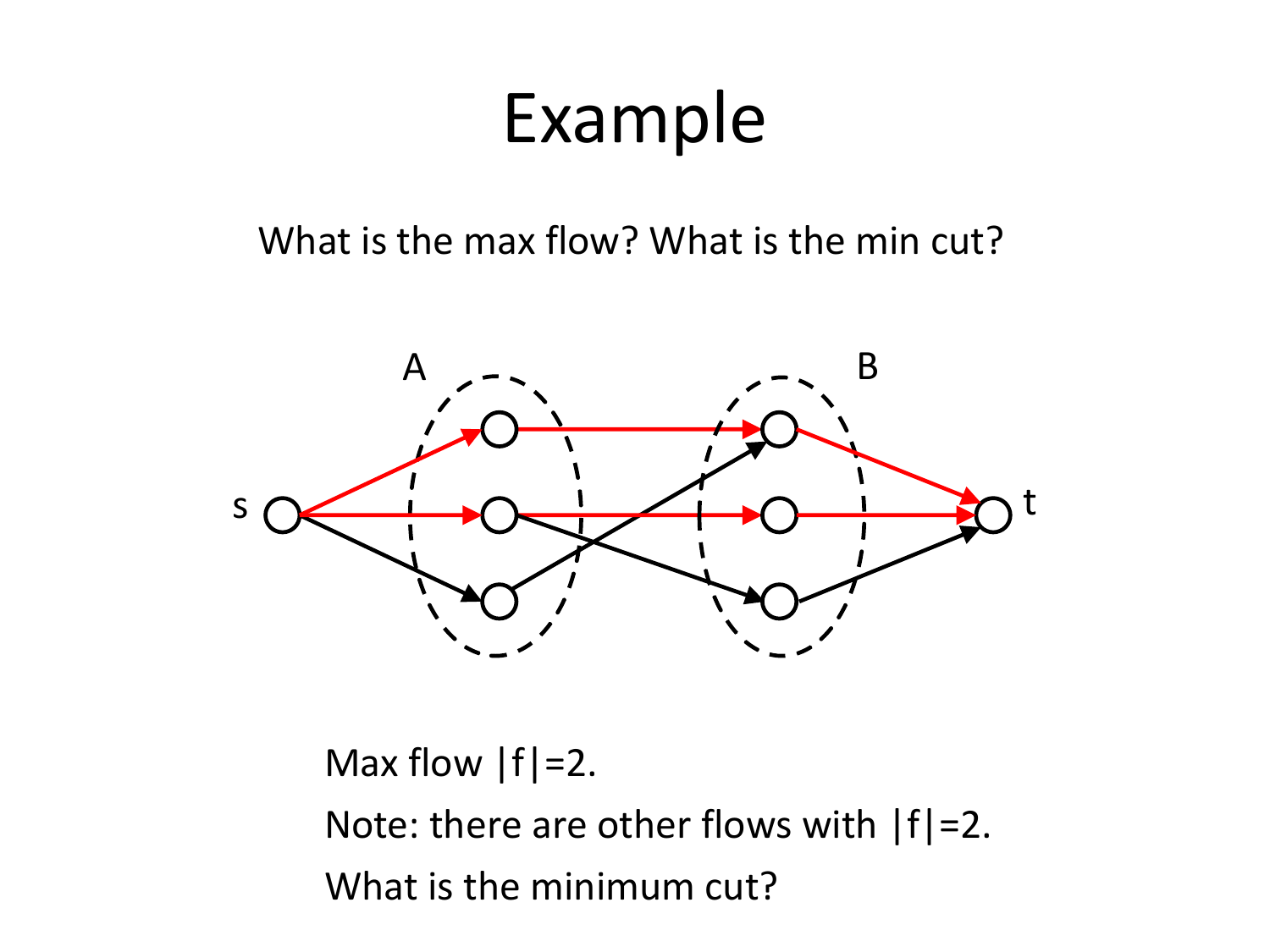Find any min cut with capacity 2.



Not a cut!

min cut!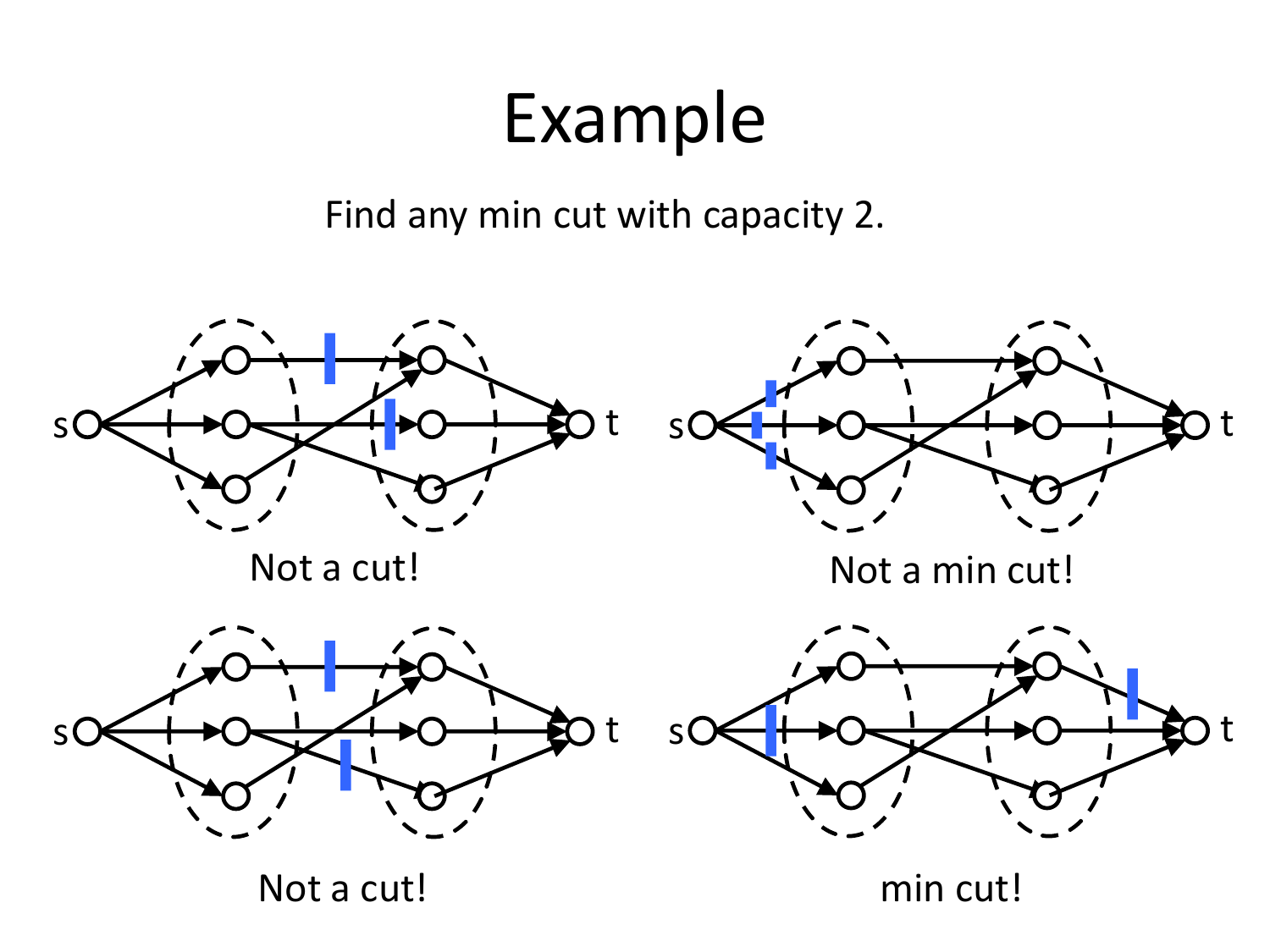To find a min cut compute a max flow.

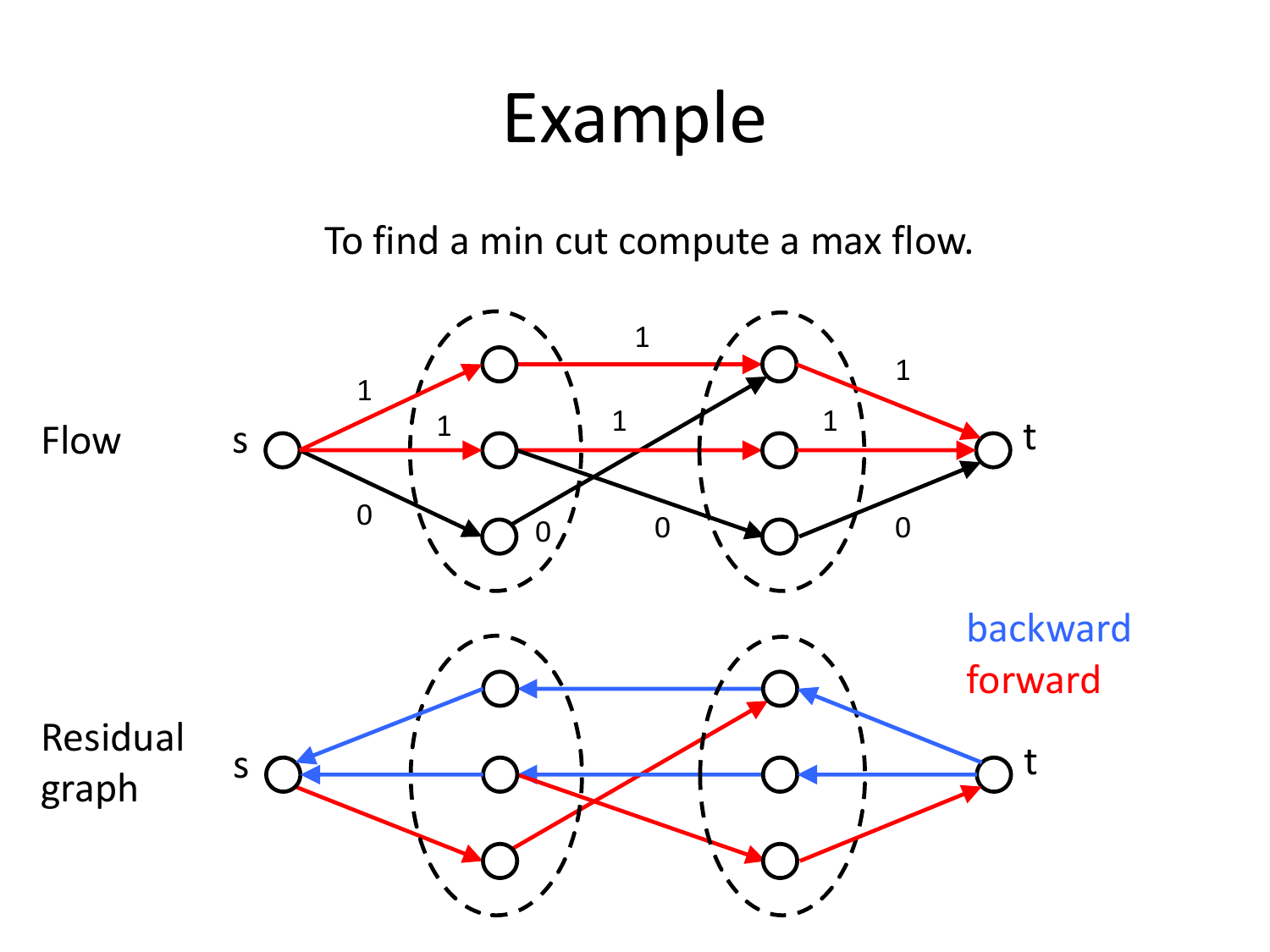To find the cut run BFS (or DFS) from s on the residual graph. The reachable vertices define the (min) cut.